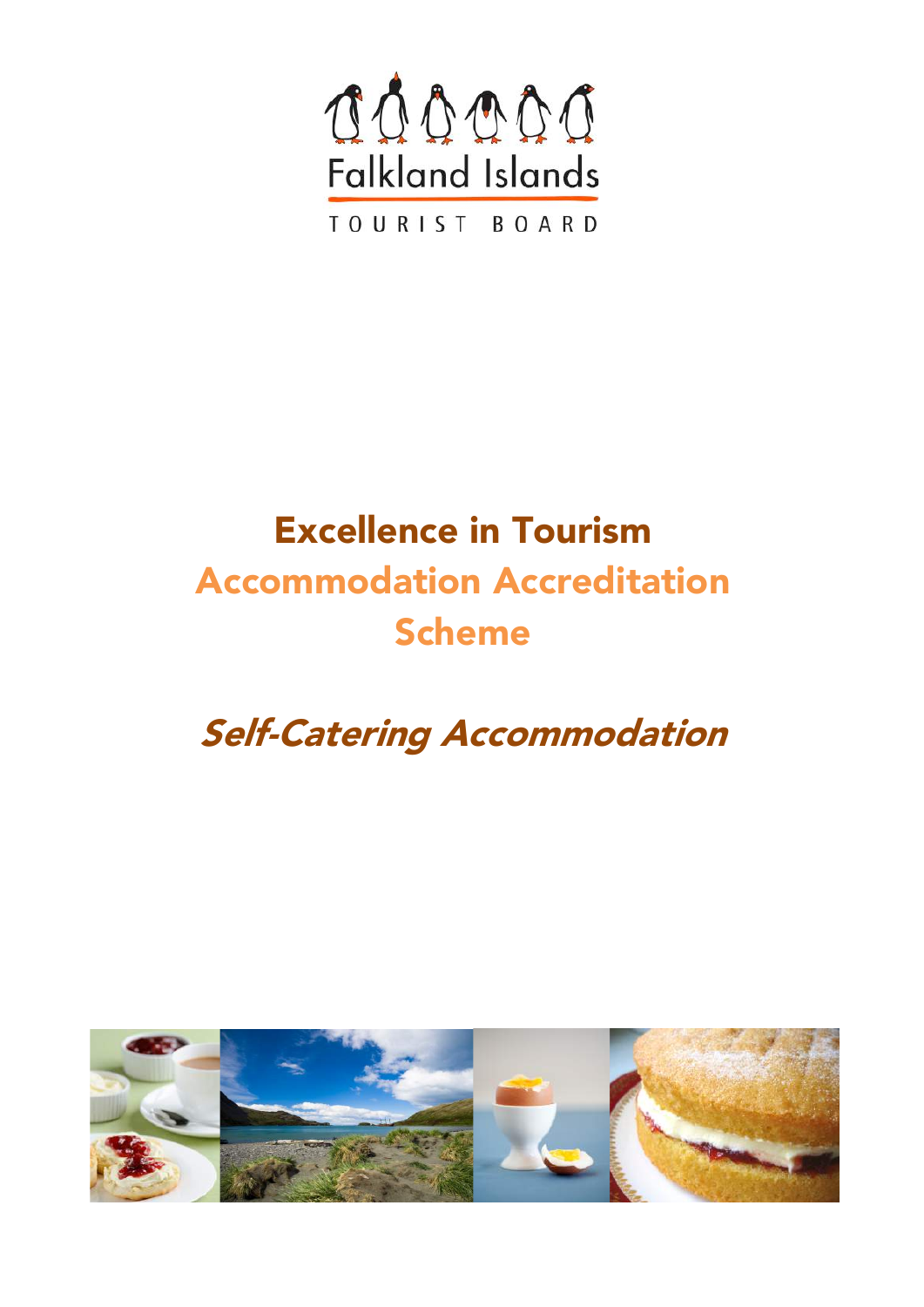# **The Importance of Quality**

In an increasingly competitive tourism environment, it is important that quality standards are set high and continue to improve. This Self-Catering Accommodation Quality Standard is designed to help businesses to become more successful, and to ensure that visitors to the Falkland Islands leave with happy and satisfied memories of all the places they have stayed in.

#### **Our Commitment to You**

We will work with you in order to maximise the potential of your business. As a member of the star-rating scheme, you will receive:

- A free annual assessment of your accommodation establishment(s) from our independent team of assessors, followed by a verbal debrief and a written report.
- Free listing on the FITB website.
- Inclusion in all UK and US marketing initiatives.
- A certificate and plaque recognising your achieved quality level.

#### **Quality Across the Star Ratings**

Our assessors will grade each aspect of your businesses to five levels, based on consumer expectations of quality and current standards in our main tourist generating markets. The assessment is objective, and judgements will not be made about any aspect of your business based on style or personal taste. The aim is to add quality without taking away any of the character and style of the property.

#### **Bedrooms and Bathrooms**

Whatever the style or concept of the bedrooms and bathrooms, both quality and comfort is what guests and our assessors will be looking for, specifically:

- The quality and comfort of the bed
- The quality of the bed linen
- Attractive, well coordinated décor and soft furnishings
- Those extra touches that make the rooms more welcoming
- The quality of bathroom fittings, of towels and toiletries
- East of use: well designed rooms do not need to be large or spacious

#### **Cleanliness**

Cleanliness is of paramount importance to all customers at all star levels. It is expected that all properties will be clean throughout.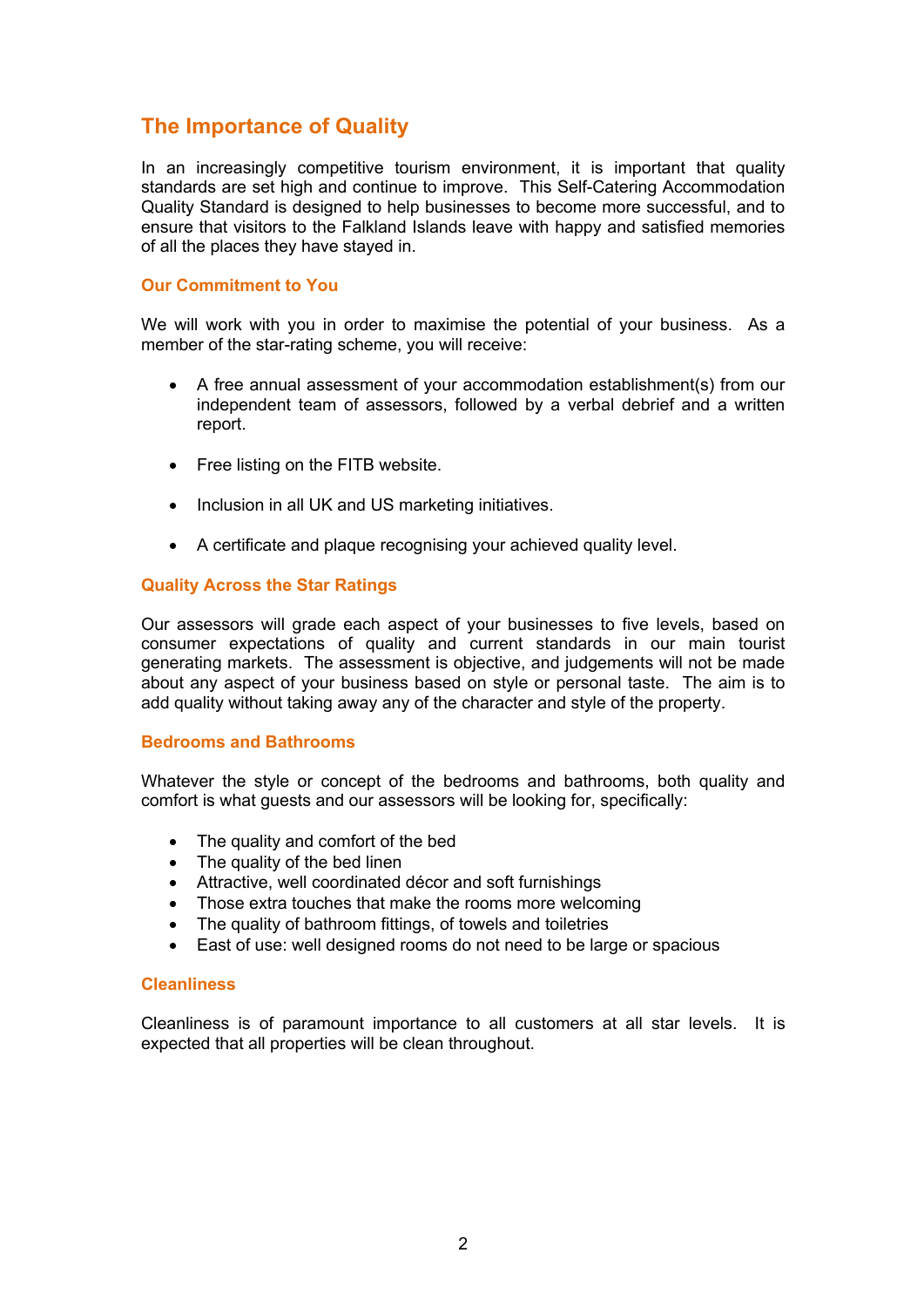### *Hints and Tips*

*Be objective and self-critical when thinking about quality…*

*Do not over promise: Do not be tempted to claim you offer luxury on your website or in brochures unless the facilities you are selling are truly luxurious. Customers travel with expectations. It is better to exceed these expectations rather than not to live up to them.*

*Be a customer in your own business: Take time to use your own website (if you have one), and sleep in your own bedrooms in order to experience what you are offering your guests.*

*No need to follow the crowd: Don't be afraid to have your own style and to try new ideas. It can be these differences that make you stand out and the stay more memorable for your guests.*

*First impressions: Arriving at any overnight accommodation for the first time involves a series of first impressions. Paying attention to the following critical areas will pay dividends:*

- *The clean and tidy grounds outside the property*
- *The welcoming smile (when guests are met)*
- *A welcome bottle of wine or a freshly baked cake*
- *The final polish in the bedrooms and bathrooms, with care taken over the presentation of bedding, towels and toiletries.*

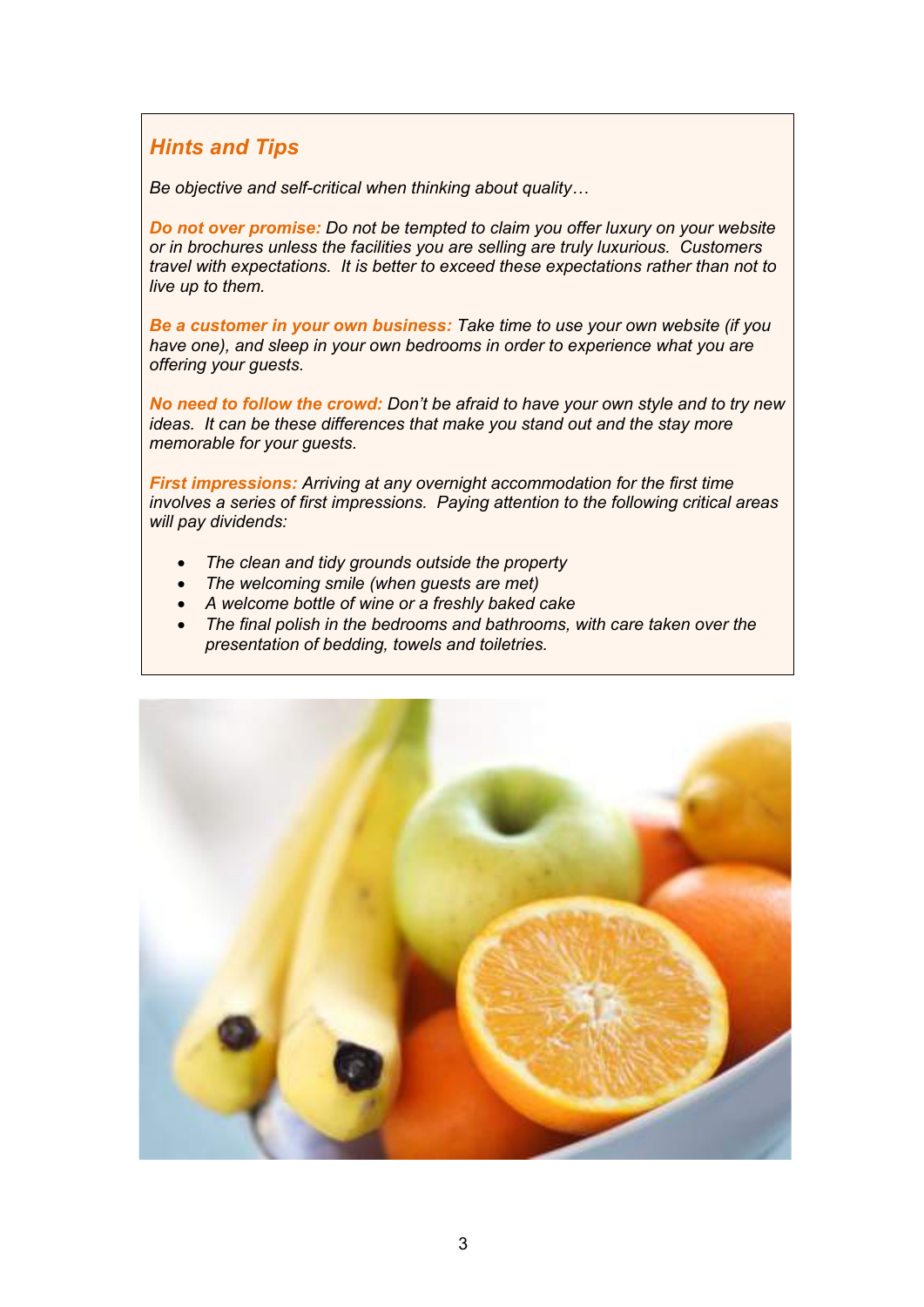# **How Do We Measure Quality?**

During your assessment visit, the assessor will make quality judgements across all areas of your customer-facing business. When the scores are added up, you will have an overall percentage score that will place you within one of the five different star rating bands.

However, in order to achieve a particular star rating, the scores awarded within each of five key areas also need to fall within that band or higher. In this way we, and you, can be confident that your business is offering a consistent level of service at the star rating awarded.

The five key areas are:

- Cleanliness
- Bedrooms
- Bathrooms
- Living and Dining Areas
- Kitchen

The table below shows the scores that are required within each of these key areas, to achieve each of the five ratings. In addition, it shows the Overall Score of the entire assessment that needs to be achieved for each rating band.

|                            | 1 Star (%) | 2 Star (%) | 3 Star (%) | 4 Star (%) | 5 Star (%) |
|----------------------------|------------|------------|------------|------------|------------|
| <b>Overall Score</b>       | $34 - 47$  | 48-59      | 60-74      | 75-86      | 87-100     |
| <b>Cleanliness</b>         | 40         | 50         | 65         | 80         | 90         |
| <b>Bedrooms</b>            | 34         | 48         | 60         | 75         | 87         |
| <b>Bathrooms</b>           | 34         | 48         | 60         | 75         | 87         |
| <b>Living/Dining Areas</b> | 34         | 48         | 60         | 75         | 87         |
| Kitchen                    | 34         | 48         | 60         | 75         | 87         |

For example, a property seeking a 4 star rating needs to achieve an Overall Score of at least 75%, and a score of at least 80% for Cleanliness.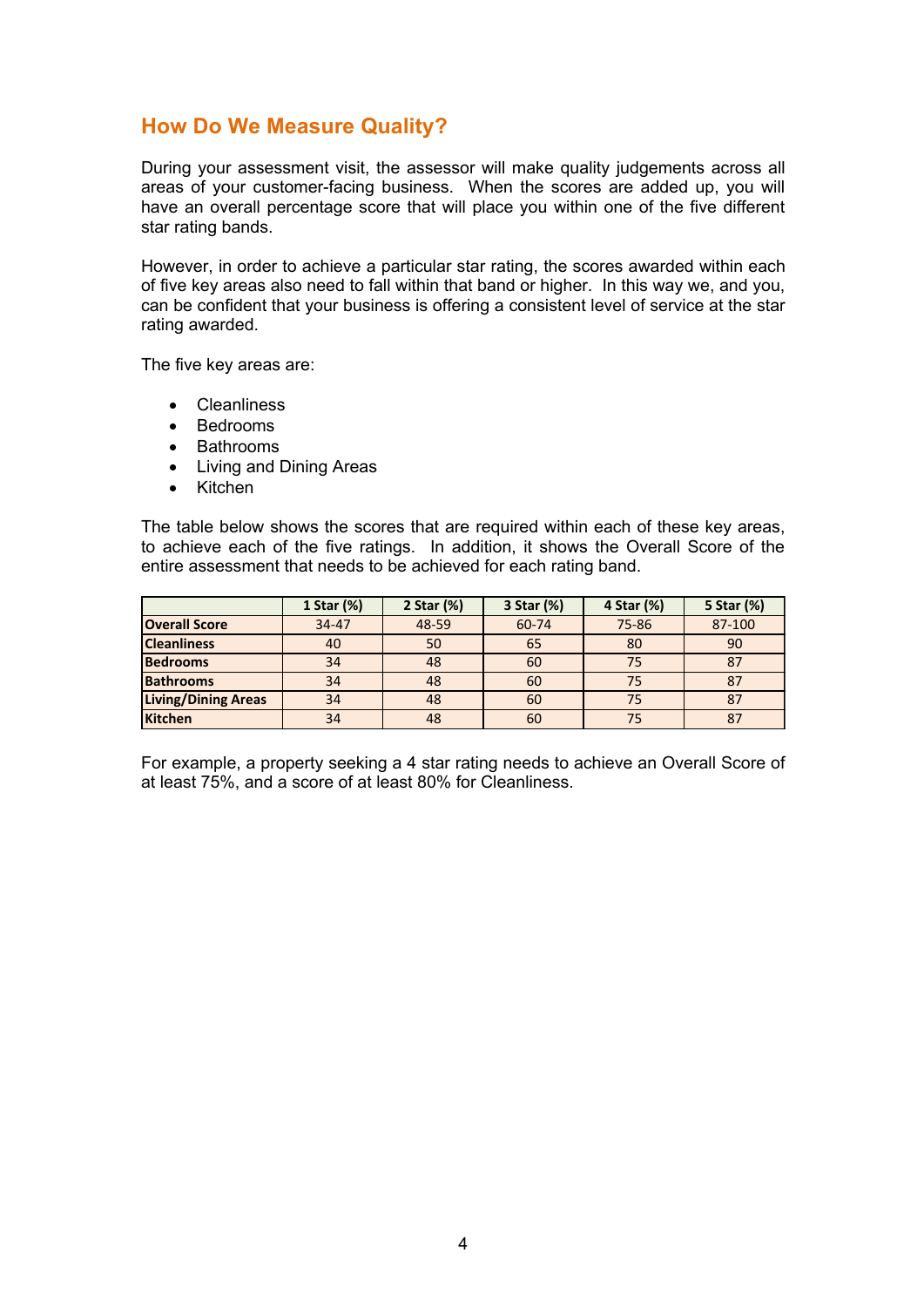### **Gold and Silver Awards**

The Gold and Silver awards are given in recognition of exceptional quality within each of the star rating bands. These awards are awarded to self-catering accommodation that achieves a high or very high score within its band.

The awards are given according to the Overall Score, and are shown below for each star-rating band.

|        | 1 Star (%) | 2 Star (%) | 3 Star (%) | 4 Star (%) | 5 Star (%) |
|--------|------------|------------|------------|------------|------------|
| Silver | $42 - 45$  | 54-57      | 68-72      | 80-84      | 94-98      |
| Gold   | 46-47      | 58-59      | $73 - 74$  | 85-86      | 99-100     |

### **Good Night Award**

Accommodation establishments that offer an exceptional night's sleep will qualify for the *Good Night Award*. As part of the annual assessment, the assessor will make the award decision based on the following criteria:

- All sheets and pillow cases must be 100% cotton
- Mattresses must be of a good quality and less than five years old
- Pillows must be of a good quality and less than five years old

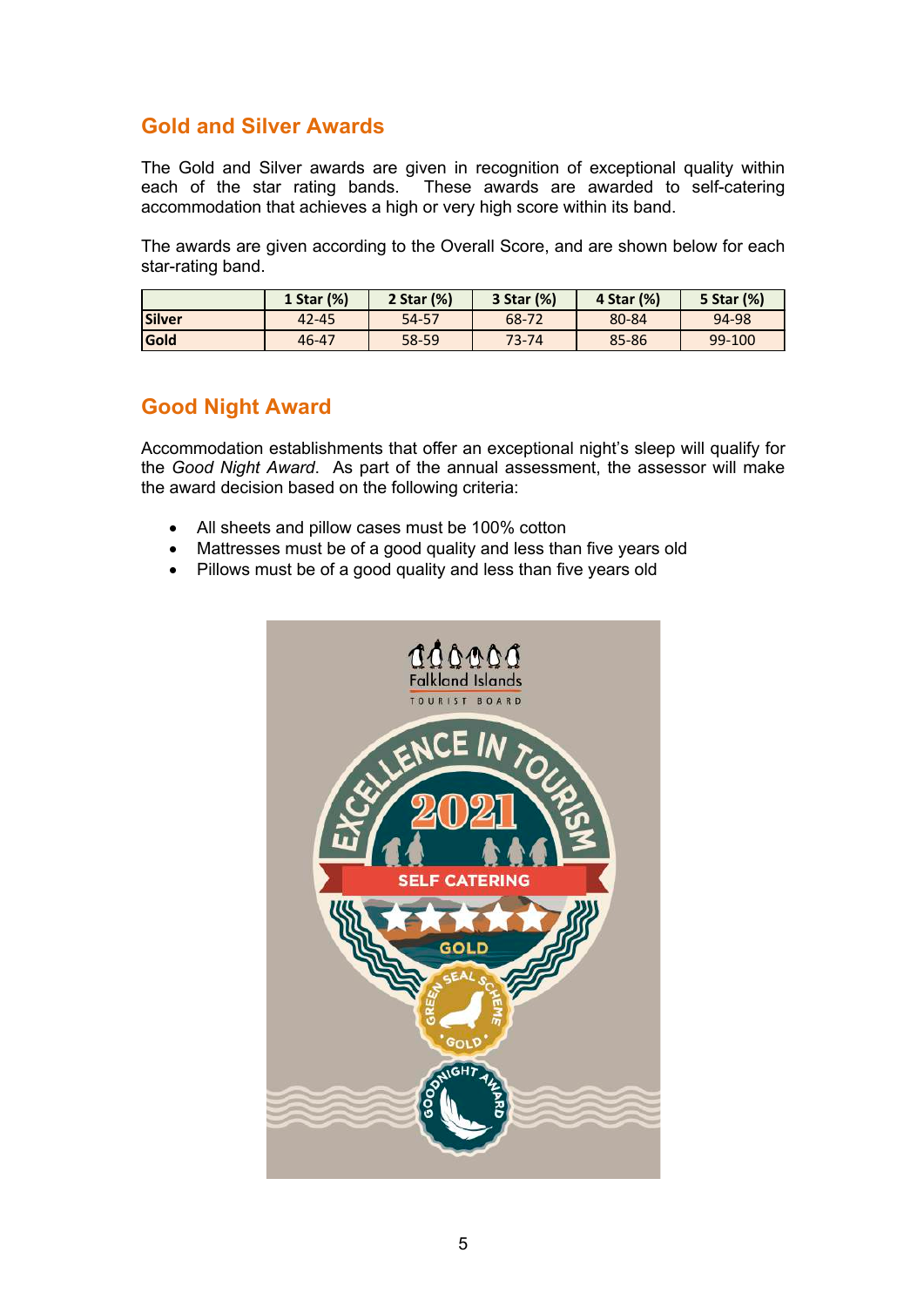### **Assessment Example**

In the example shown, Accommodation X has been graded against the standard categories for Self-Catering accommodation. The score table used by the assessors is shown below – so, for example, Cleanliness of bedrooms was assessed as being

"Good", whilst Cleanliness of bathrooms were assessed as being "Very Good".

Each Quality Category is given a percentage score based on the individual scores within in. A full set of "5"s in any given Quality Category will mean that 100% is scored.

| Assessment | <b>Score</b> |
|------------|--------------|
| Acceptable |              |
| Quite Good |              |
| Good       | 3            |
| Very Good  |              |
| Excellent  |              |

The example shows that the business scored 75% for Cleanliness, which is a 3 Star quality. Bedrooms scored 80%, which is 4 Star quality, Bathrooms scored 85%, which is also 4 Star quality, and Living and Dining Areas achieved a score of 90%, which is 5 Star quality.

| <b>Quality Category</b>              | <b>Score</b>              |                |
|--------------------------------------|---------------------------|----------------|
| <b>Cleanliness</b>                   |                           |                |
| <b>Bedrooms</b>                      | 4                         |                |
| <b>Bathrooms</b>                     | 4                         |                |
| Kitchen                              | 4                         |                |
| Lounge/Dining Areas                  | $\overline{3}$            |                |
| Total (%)                            | $\overline{75}$           | 3 Star Quality |
| <b>Bedrooms</b>                      |                           |                |
| Space and Layout                     | 4                         |                |
| Flooring                             | 5                         |                |
| Furniture, Furnishings and Fittings  | 4                         |                |
| <b>Beds and Bedding</b>              | 4                         |                |
| Heating, Ventilation and Lighting    | $\overline{\overline{3}}$ |                |
| Total (%)                            | 80                        | 4 Star Quality |
| <b>Bathrooms</b>                     |                           |                |
| Decoration                           | 5                         |                |
| Fixtures, Fittings and Sanitary Ware | 4                         |                |
| Flooring                             | 4                         |                |
| Heating, Ventilation and Lighting    | 4                         |                |
| Total (%)                            | 85                        | 4 Star Quality |
| <b>Living and Dining Areas</b>       |                           |                |
| Comfort                              | 5                         |                |
| Flooring                             | $\overline{5}$            |                |
| Furniture, Furnishings and Fittings  | 4                         |                |
| Heating, Ventilation and Lighting    | 4                         |                |
| Total (%)                            | 90                        | 5 Star Quality |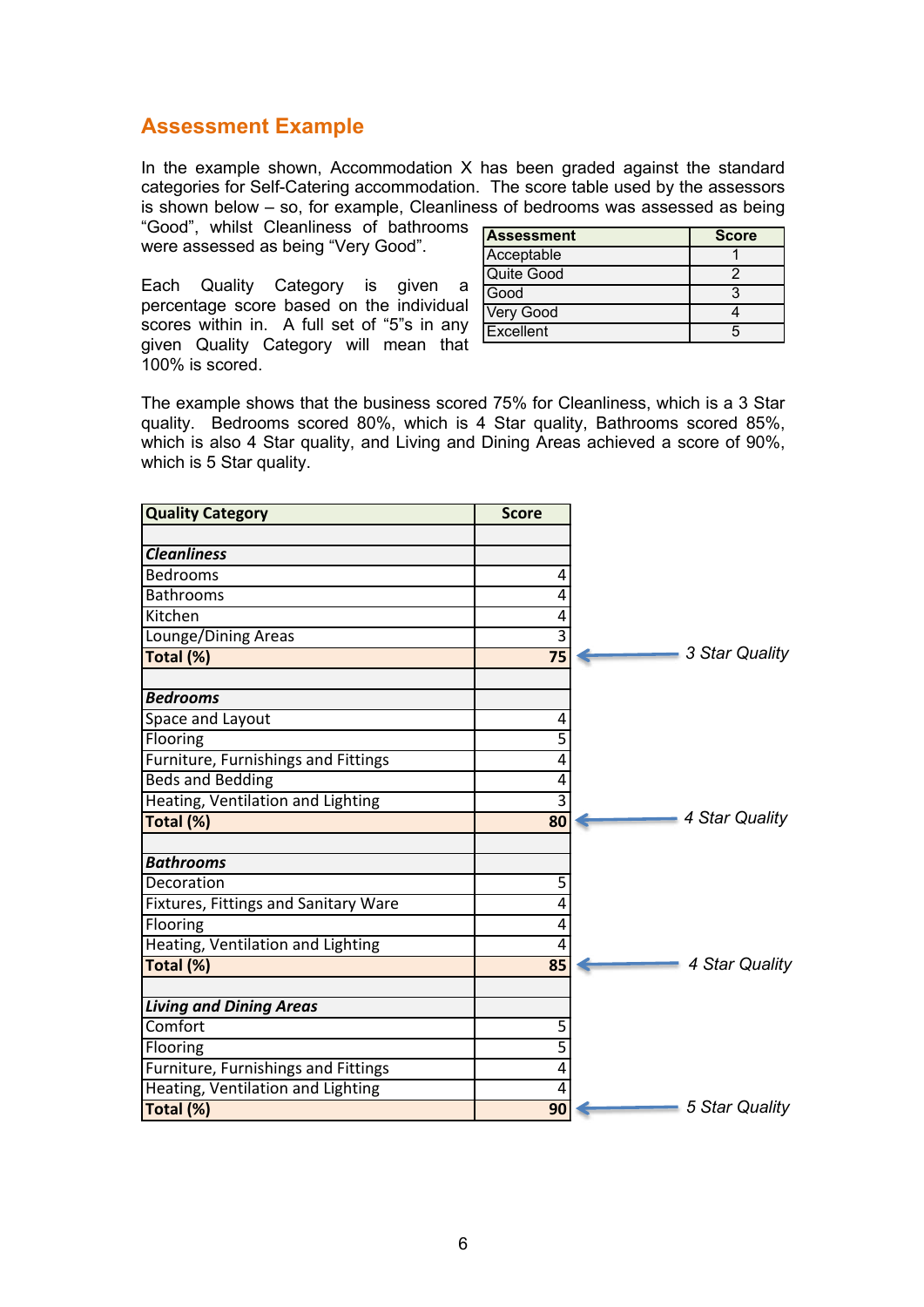The Kitchen scored 84%, which is also 4 Star quality.

The Management Efficiency and Appearance of Buildings scores are not individually considered when determining the grade of a business, as surveys of guests show that these are of a lesser importance to them than the five key areas. However the scores of these two categories are incorporated in the overall score.

| <b>Kitchen</b>                             |    |                |
|--------------------------------------------|----|----------------|
| Space and Layout                           | 3  |                |
| <b>Furniture and Fittings</b>              |    |                |
| Flooring                                   | 4  |                |
| Heating, Ventilation and Lighting          |    |                |
| Inventory                                  | 5  |                |
| Total (%)                                  | 84 | 4 Star Quality |
|                                            |    |                |
| <b>Management Efficiency</b>               |    |                |
| Pre-Arrival Information (Brochure/Website) |    |                |
| Accessing the Property                     |    |                |
| <b>Welcome Preparation/Pack</b>            |    |                |
| Total (%)                                  | 67 |                |
|                                            |    |                |
| <b>Appearance of Buildings</b>             |    |                |
| <b>External Appearance</b>                 |    |                |
| <b>Garden and Outbuildings</b>             |    |                |
| Total (%)                                  | 70 |                |

The summary table below shows all the individual grades awarded.

| <b>Summary</b>                 | Score (%) | <b>Grade Awarded</b> |
|--------------------------------|-----------|----------------------|
|                                |           |                      |
| <b>Overall Score</b>           | 80        | 4 Star Quality       |
| <b>Cleanliness</b>             | 75        | 3 Star Quality       |
| <b>Bedrooms</b>                | 80        | 4 Star Quality       |
| <b>Bathrooms</b>               | 85        | 4 Star Quality       |
| <b>Living and Dining Areas</b> | 90        | 5 Star Quality       |
| <b>Kitchen</b>                 | 84        | 4 Star Quality       |
|                                |           |                      |
| <b>GRADING OUTCOME</b>         | 3 Stars   |                      |

The example business was seeking a four star category, however it can only be awarded the lowest category that it achieved in any of the five key areas or the Overall Score.

In this example, as it only achieved 3 Stars in cleanliness, the outcome of the grading is that a **three star rating** is awarded, but with the future potential for a four star rating. Advice is provided as to how to improve the percentage scores for cleanliness in order to meet a four star rating at the next assessment visit.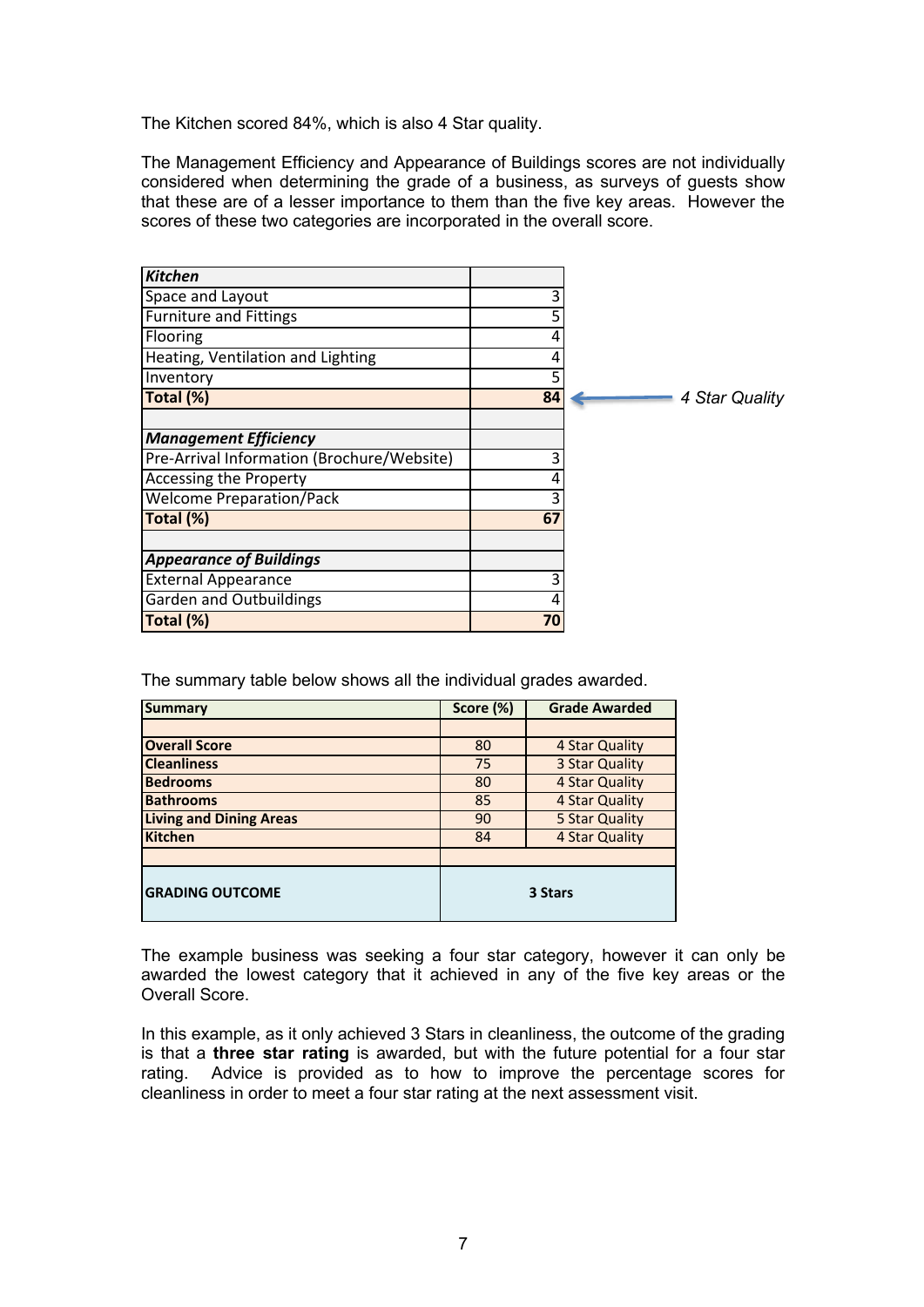# **Minimum Requirements and Grading Guidance**

*This section provides a guide to the minimum entry standards required for grading.* 

*It also provides guidance regarding the standards required for one to five stars within each of the seven assessed areas of the business.*

*Please use the tick boxes on the right of the table as a way of checking off each of these requirements.*

# **1. Appearance of Buildings**

| <b>Minimum Requirements (One Star)</b> |
|----------------------------------------|
|----------------------------------------|

Buildings maintained in a sound, clean condition and fit for the purpose intended.

| 1 Star | Exteriors maintained in a sound, acceptable and clean condition,<br>overall.                                  |  |
|--------|---------------------------------------------------------------------------------------------------------------|--|
|        | Some signs of ageing may be present.                                                                          |  |
|        | Overall tidiness of immediate area including storage<br>buildings/areas.                                      |  |
| 2 Star | Signs of ageing and defects should be limited to a small number<br>of areas.                                  |  |
| 3 Star | Well maintained - weathering may be present.                                                                  |  |
|        | No obvious structural defects.                                                                                |  |
|        | Where displayed, signs to be maintained in good condition.                                                    |  |
| 4 Star | High quality maintenance of building and paintwork, some natural<br>weathering may be present.                |  |
| 5 Star | Excellent standards of external maintenance, including<br>outbuildings, e.g. fresh well maintained paintwork. |  |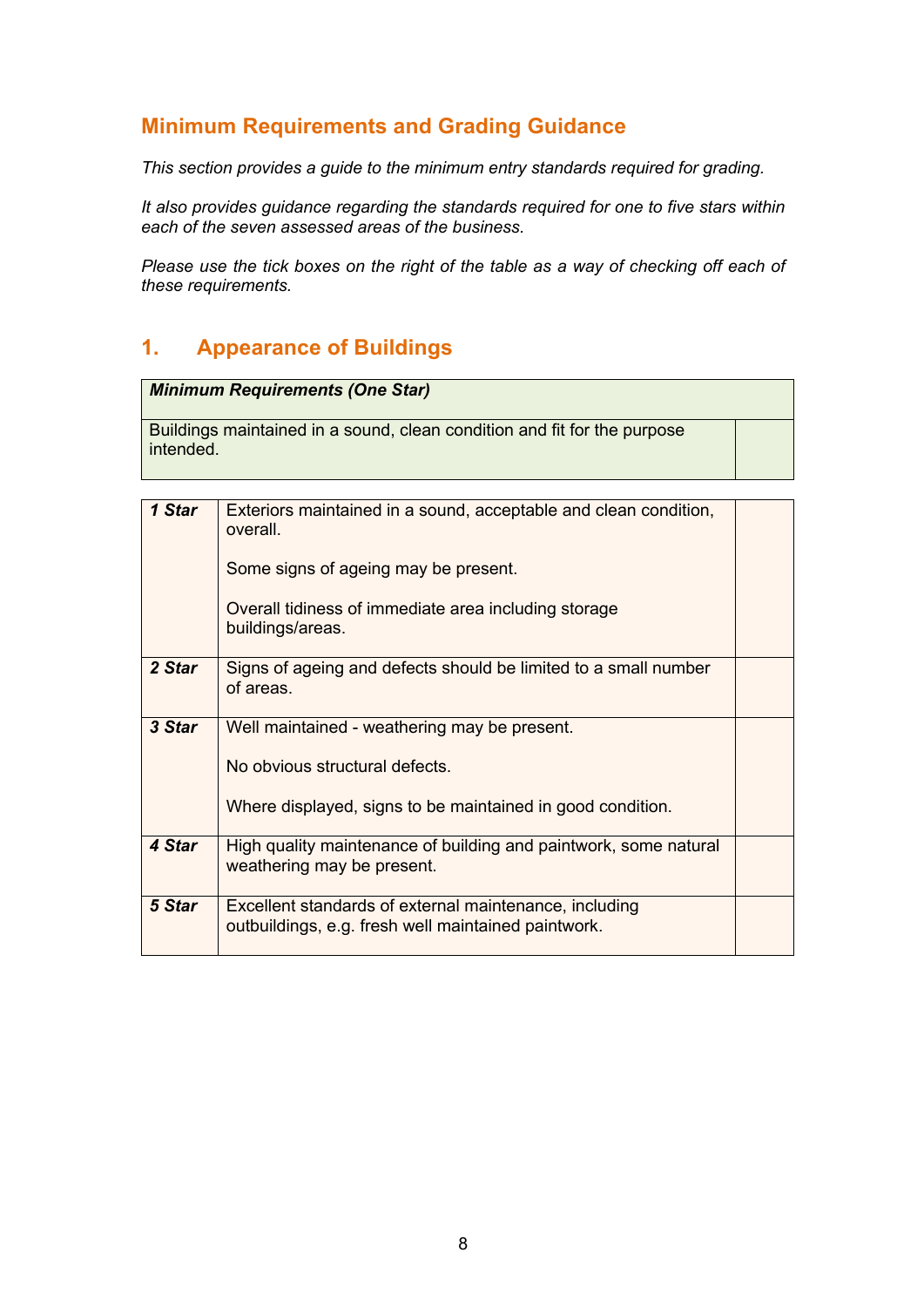# **2. Cleanliness**

#### *Minimum Requirements (One Star)*

Cleanliness is of paramount importance to guests, so a high standard of cleanliness must be achieved and maintained throughout the property. Particular attention must be given to kitchens, bathrooms, shower rooms and toilets and items involving direct contact for guests, such as bedding, linen, towels, baths, showers, washbasins, WCs, flooring, seating, crockery, cutlery, glassware, kitchen utensils and equipment.

It is the proprietor's responsibility to ensure that all properties are thoroughly cleaned throughout, before each new let, irrespective of whether the guests have cleaned it prior to departure. Any broken or damaged items should be replaced.

| 1 Star | All surfaces and equipment clean and generally free from dust but<br>there may be limited signs of neglect. |  |
|--------|-------------------------------------------------------------------------------------------------------------|--|
|        | All carpets vacuumed and floors cleaned.                                                                    |  |
|        | All areas smelling fresh and clean for guests' arrival.                                                     |  |
| 2 Star | Quite good standard overall, although some areas overlooked,<br>e.g. cobwebs.                               |  |
| 3 Star | Evidence of attention to detail, particularly high and low level.                                           |  |
|        | Clean and fresh surfaces.                                                                                   |  |
|        | Soft furnishings and carpets deep cleaned on a regular basis or<br>as required.                             |  |
| 4 Star | Greater attention to detail, with high overall standards evident.                                           |  |
| 5 Star | Excellent level of cleanliness.                                                                             |  |
|        | Gleaming surfaces with evidence of thorough cleaning and a high<br>level of attention to detail.            |  |
|        | Pristine soft furnishings and carpets/flooring.                                                             |  |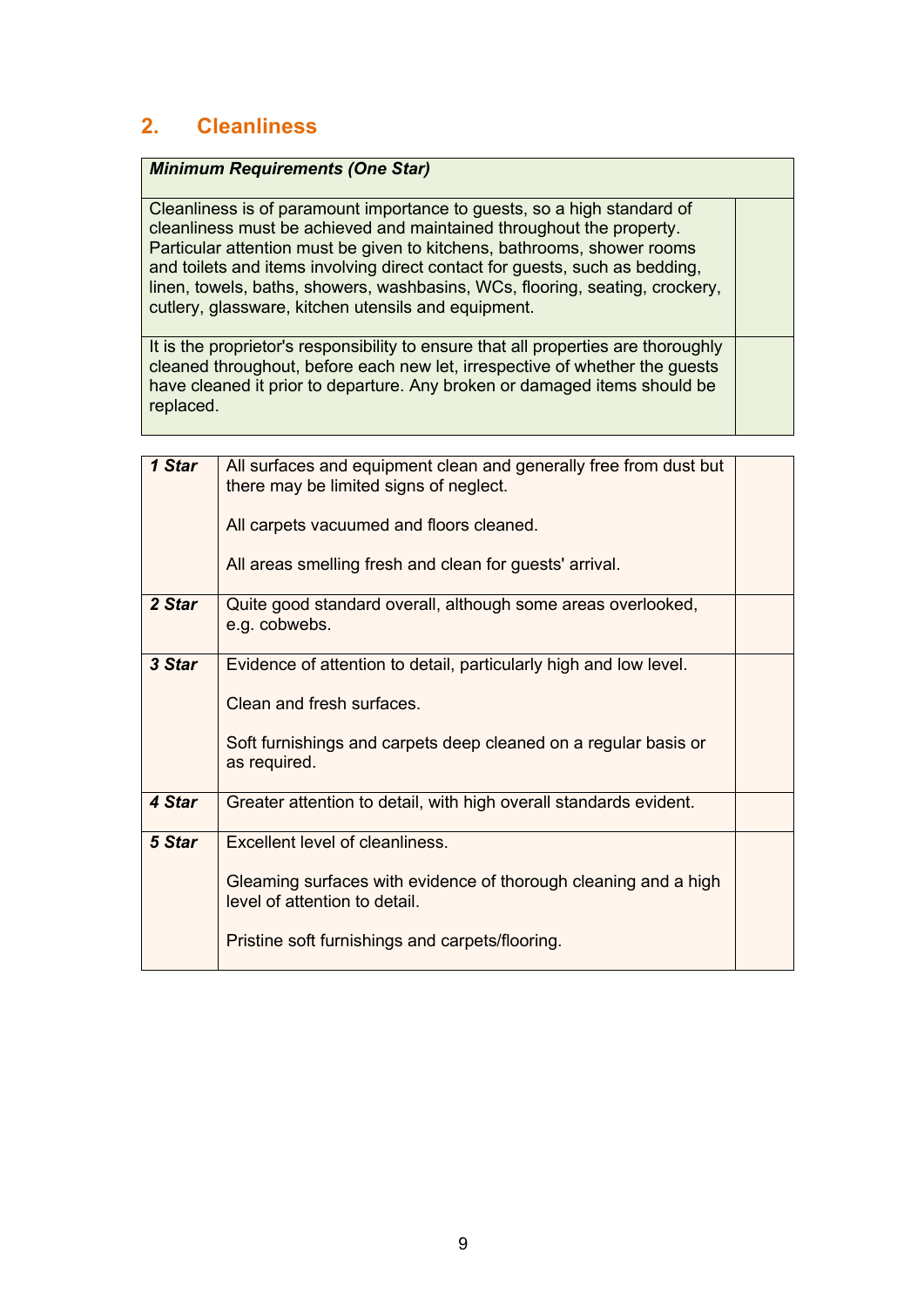# **3. Management Efficiency**

# **Bookings and Prices**

| <b>Minimum Requirements (One Star)</b>                                                                                                                                                                                                                                                                                                                         |  |
|----------------------------------------------------------------------------------------------------------------------------------------------------------------------------------------------------------------------------------------------------------------------------------------------------------------------------------------------------------------|--|
| To make clear to guests (or the agent selling the accommodation) exactly<br>what is included in the prices quoted for the property including any<br>surcharges, e.g. electricity, fuel, linen, towels, cots, etc.                                                                                                                                              |  |
| Full details of accommodation, including sleeping arrangements and<br>bathroom (whether it is equipped with a bath or a shower). Where sleeping<br>accommodation is provided by means of bed settees, wall beds, 'Z' beds,<br>camp beds etc, the type, size and number of bed spaces to be clearly<br>indicated.                                               |  |
| Details of any in-house policies, e.g. no pets etc, must be communicated at<br>the time of booking. If requested, allow guests to see the property before<br>booking (if property is occupied, this may not be possible).                                                                                                                                      |  |
| A printed (or type written) brochure or information leaflet to be available. A<br>floor plan is encouraged.                                                                                                                                                                                                                                                    |  |
| Prospective guests should be made aware, prior to booking, of charges for<br>additional services or facilities available, including cancellation terms,<br>housekeeping and/or breakage deposits.                                                                                                                                                              |  |
| Visitors advised at the time of booking or subsequently in the event of any<br>change in booking details.                                                                                                                                                                                                                                                      |  |
| Prices quoted at time of booking not exceeded.                                                                                                                                                                                                                                                                                                                 |  |
| Visitors provided with details of payments due and a receipt if required.                                                                                                                                                                                                                                                                                      |  |
| The receipt to be clearly presented and well laid out.                                                                                                                                                                                                                                                                                                         |  |
| The following information readily available prior to booking:<br>Arrangements for pets<br>Nature of water supply, if not mains (water supply must meet all<br>statutory regulations for drinking water)<br>Types of energy supply if not electric<br>A map and/or directions provided showing the location of property (if<br>guests are not met at airstrip). |  |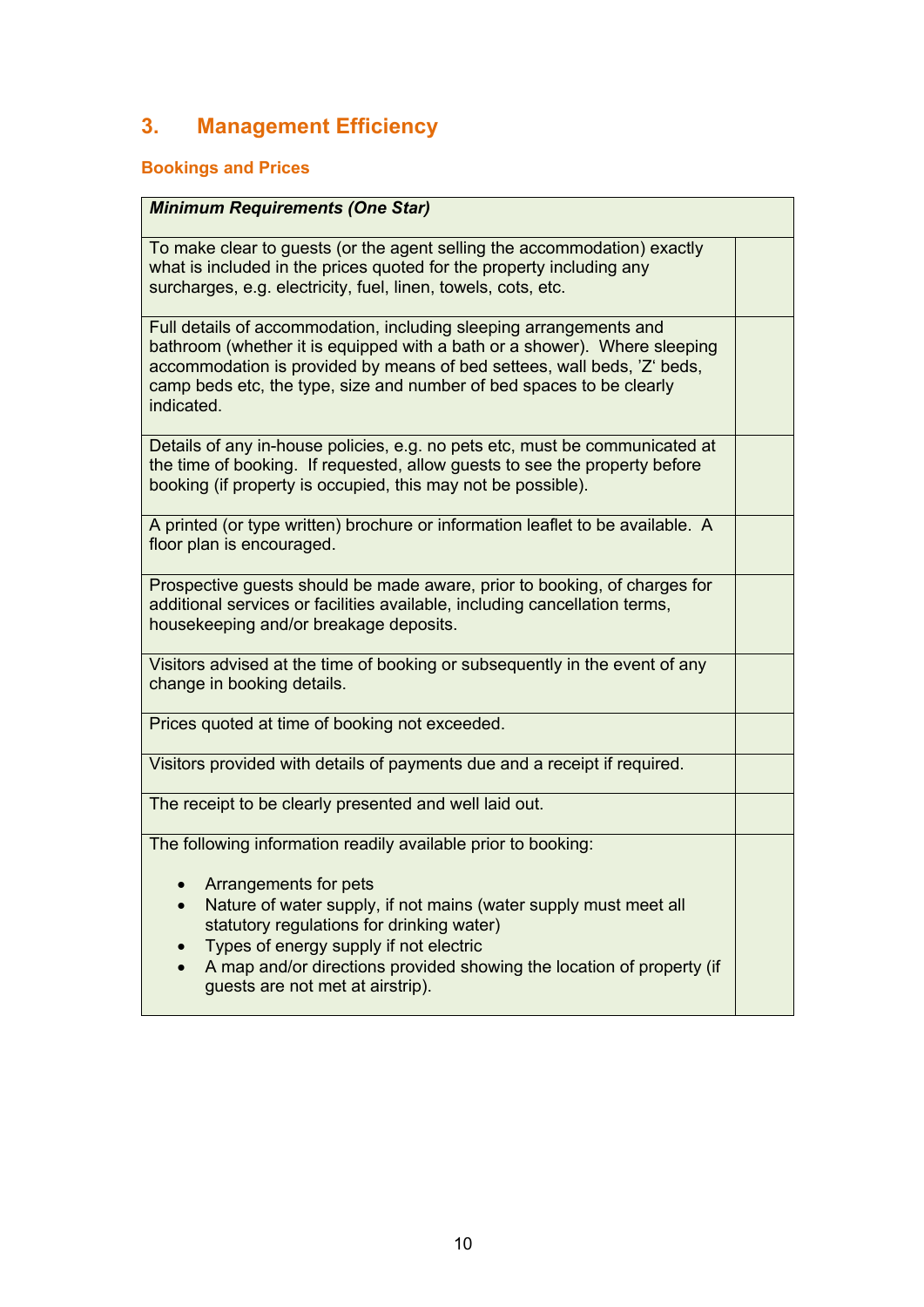| 1 Star | An information sheet may be simple with basic information.                                                                                                              |  |
|--------|-------------------------------------------------------------------------------------------------------------------------------------------------------------------------|--|
| 2 Star | Information sheet/brochure/website may include more detailed<br>information.                                                                                            |  |
| 3 Star | Brochure/website likely to include several images of the property,<br>especially the interior.                                                                          |  |
| 4 Star | More sophisticated brochure/website with comprehensive<br>information and images.                                                                                       |  |
| 5 Star | Brochure/website produced to a professional standard with<br>extensive, clear information.<br>Personal letter of introduction with accompanying tourist<br>information. |  |

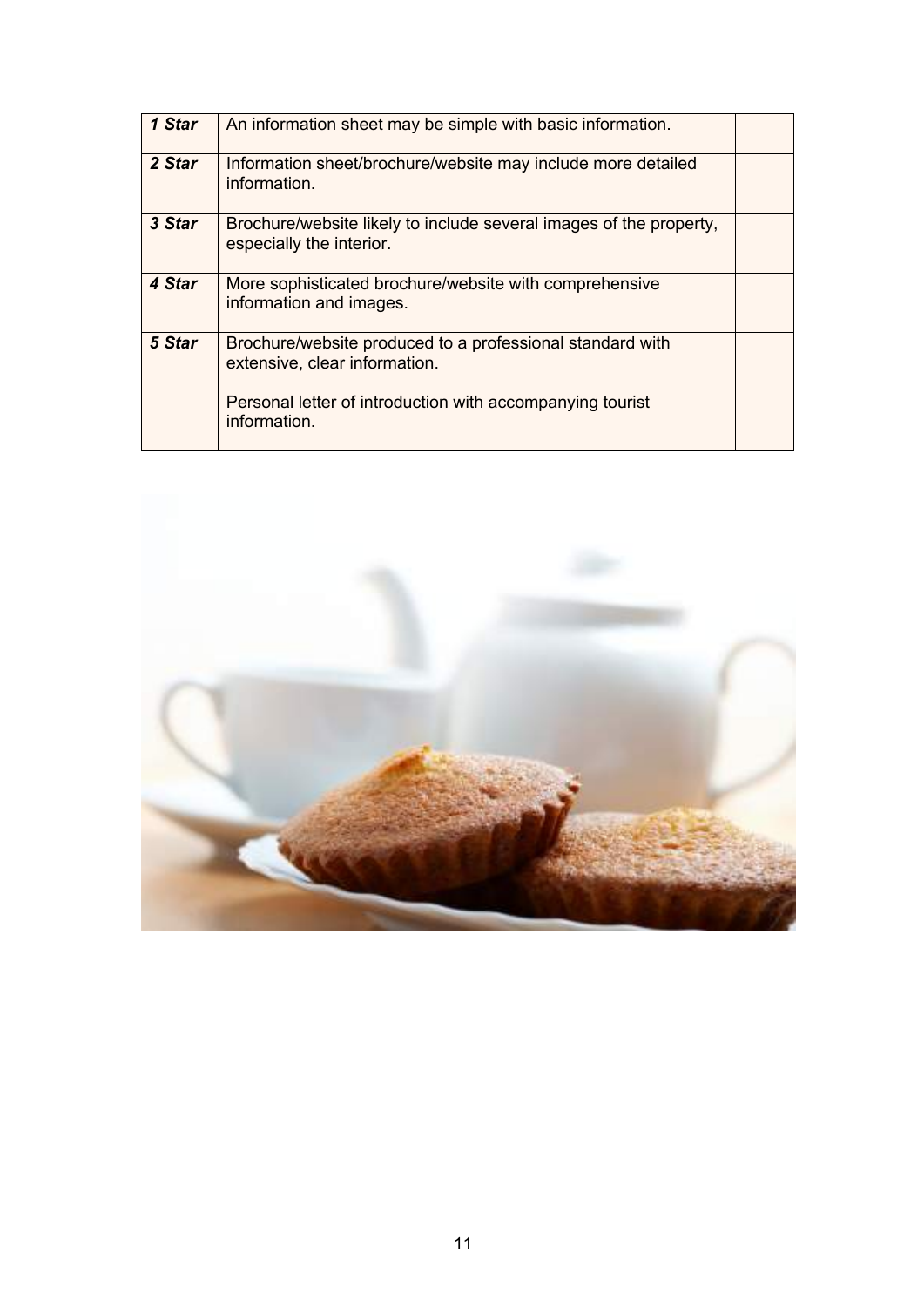### *Welcome and Arrival*

| Minimum Requirements (One Star)            |  |
|--------------------------------------------|--|
| An inventory of equipment to be available. |  |

| 1 Star | Guests may have difficulty in easily accessing the property. Lack<br>of good arrival system in place.       |  |
|--------|-------------------------------------------------------------------------------------------------------------|--|
| 2 Star | Limited initial arrival information would be provided.                                                      |  |
| 3 Star | A basic welcome, which might include start-up beverages and a<br>personal greeting.                         |  |
|        | Clear information folder with advice on who to contact in case<br>problems arise.                           |  |
|        | Where bed linen is provided beds should be made up.                                                         |  |
|        | Basic instructions for operating key appliances.                                                            |  |
| 4 Star | Where no personal welcome given, a welcome letter or visit some<br>time after arrival to check all is well. |  |
|        | A "Welcome pack" might be provided and may include tea, coffee,<br>milk and cake etc.                       |  |
|        | Detailed instruction folder for operating all appliances.                                                   |  |
| 5 Star | Guests greeted on arrival and / or satisfaction check after 24<br>hours.                                    |  |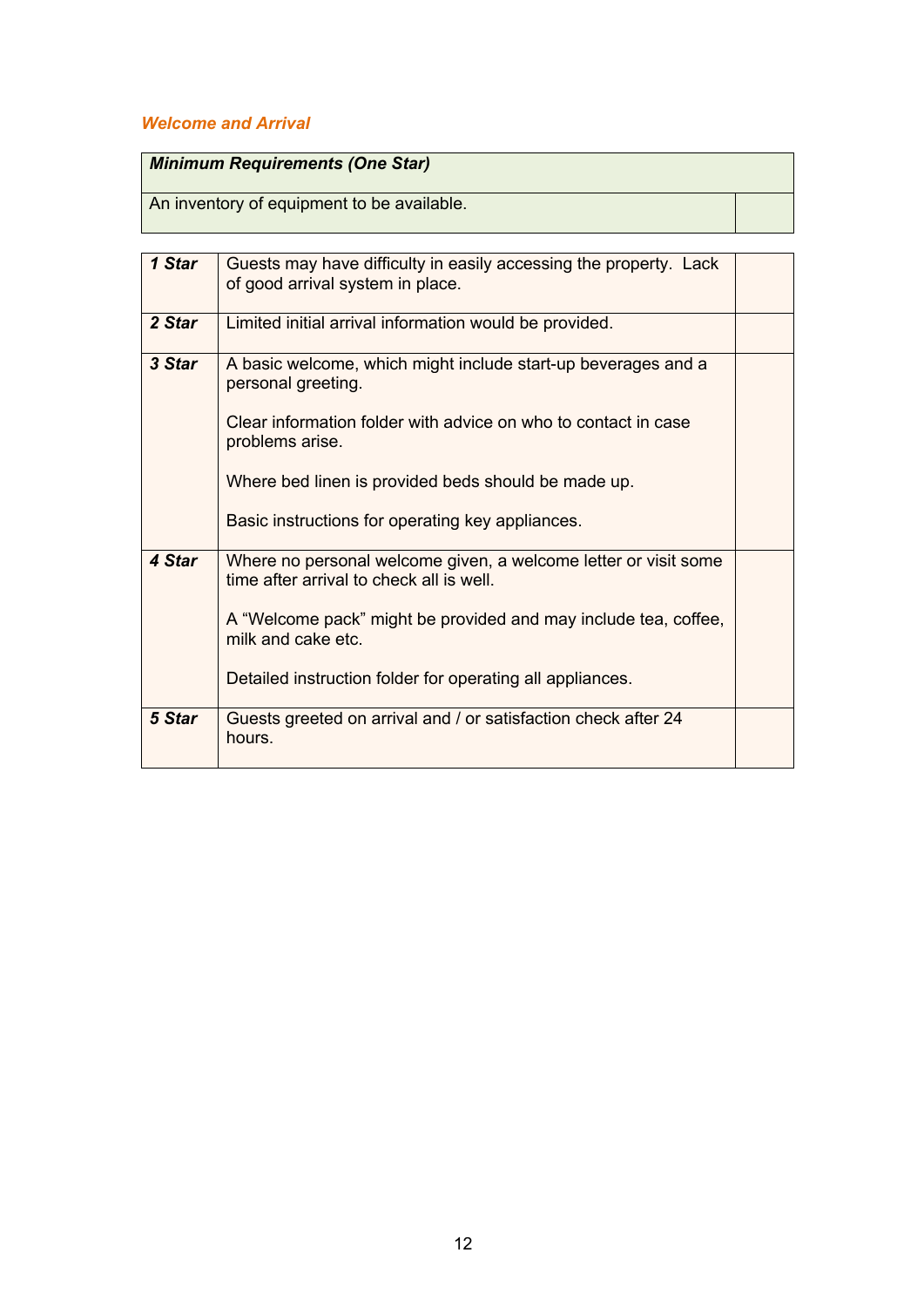# **4. Living and Dining Areas**

# **General Comfort**

| <b>Minimum Requirements (One Star)</b>                                                                                                    |  |
|-------------------------------------------------------------------------------------------------------------------------------------------|--|
| Dining table and seating facilities for the maximum number of occupants.                                                                  |  |
| Where there is a functional open fireplace, a fireguard, poker, hearth brush,<br>tongs, shovel, fuel container and ashes bucket provided. |  |
| Easy chair and/or sofa seats provided, sufficient for the maximum number of<br>advertised occupants.                                      |  |
| Waste paper bins provided in living areas.                                                                                                |  |

| 1 Star | Acceptable comfort and range of furniture.                                                                                            |  |
|--------|---------------------------------------------------------------------------------------------------------------------------------------|--|
|        | Space for reasonably free movement. Large or over provision of<br>furniture may mean it dominates the room.                           |  |
|        |                                                                                                                                       |  |
|        | Little thought given to layout.                                                                                                       |  |
| 2 Star | Quite good levels of comfort and a limited range of seating.                                                                          |  |
|        | Environment free from disturbing external noise, smells etc.                                                                          |  |
|        | Easy use of facilities.                                                                                                               |  |
| 3 Star | Range of sofas and/or armchairs.                                                                                                      |  |
|        | Ample space for freedom of movement.                                                                                                  |  |
|        | Convenient layout of furniture for practical use.                                                                                     |  |
|        | Fresh and airy atmosphere.                                                                                                            |  |
| 4 Star | Well-planned layout of furniture to maximise use of free space.<br>Guests should be able to dine together in comfort in one location. |  |
|        | Where there is an open plan kitchen / living area, there should be                                                                    |  |
|        | adequate ventilation e.g. forced extraction to ensure minimal                                                                         |  |
|        | intrusion in the living area from steam and cooking odours.                                                                           |  |
| 5 Star | Lounge; generally separate from dining room or lounge/dining<br>room with excellent spaciousness layout.                              |  |
|        | Excellent range of comfortable seating.                                                                                               |  |
|        | Large amount of free space that may include more than one<br>sitting room.                                                            |  |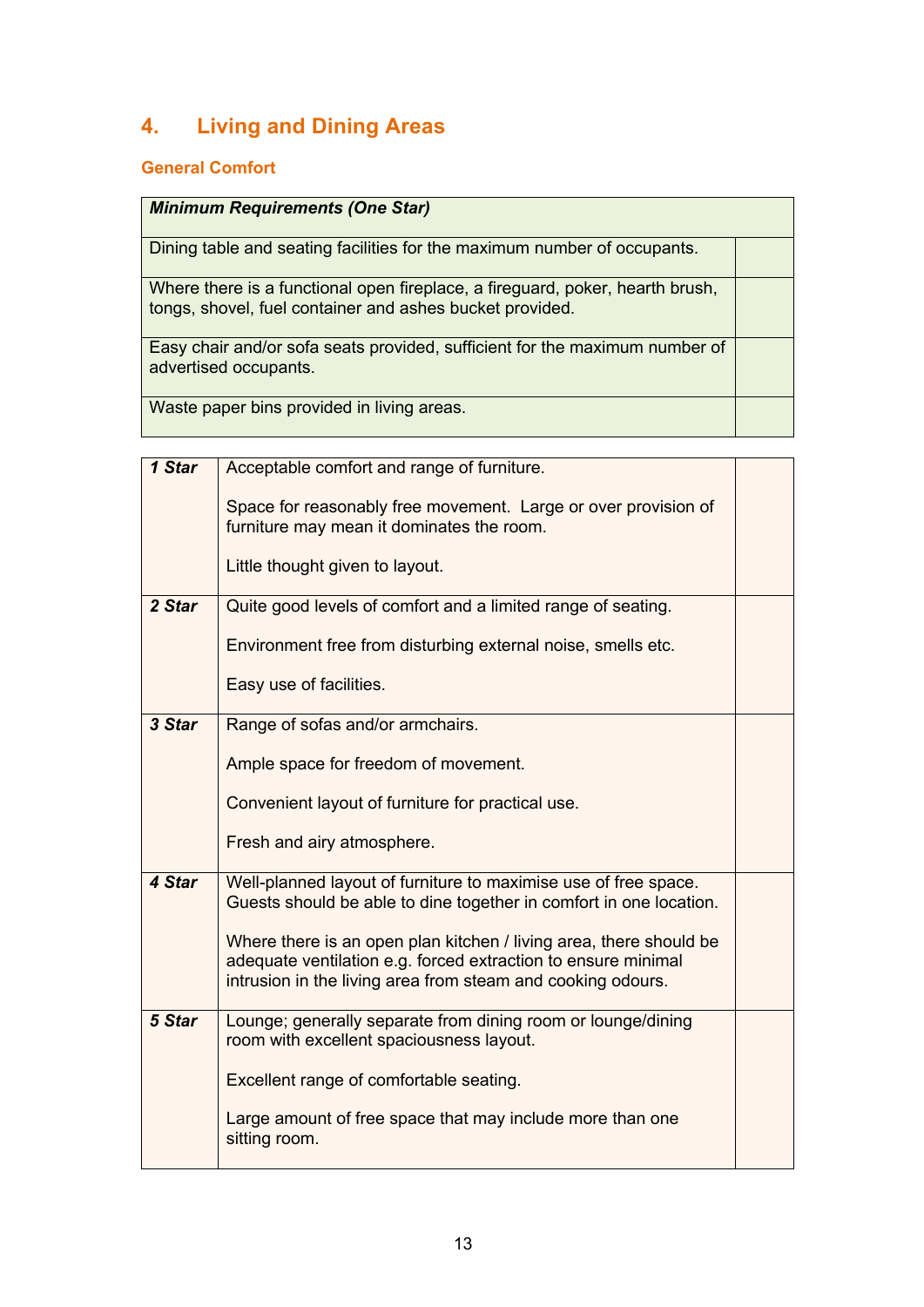# **Flooring**

| <b>Minimum Requirements (One Star)</b> |  |
|----------------------------------------|--|
|----------------------------------------|--|

All rooms/areas, passages and staircases must have suitable finishes or coverings.

| 1 Star | Adequate comfort to flooring, some signs of wear and tear may be<br>evident.<br>May not be professionally fitted.                                                                                                                            |  |
|--------|----------------------------------------------------------------------------------------------------------------------------------------------------------------------------------------------------------------------------------------------|--|
| 2 Star | Quite good quality, but carpets may have a high man-made fibre<br>content.<br>Tiling should have little damage.                                                                                                                              |  |
| 3 Star | Good quality flooring in sound condition and comfortable under<br>foot. Some underlay for carpets.<br>Tiling to have clean grouting.<br>Wooden floors in good condition.                                                                     |  |
| 4 Star | High quality flooring, but not necessarily new, may show signs of<br>wear or more moderate quality, but in pristine condition. Normally<br>professionally fitted.<br>High quality rugs would be anticipated on wood or laminate<br>flooring. |  |
| 5 Star | High quality flooring in excellent condition, with substantial<br>underlay (if carpeted). No real signs of wear and professionally<br>fitted.                                                                                                |  |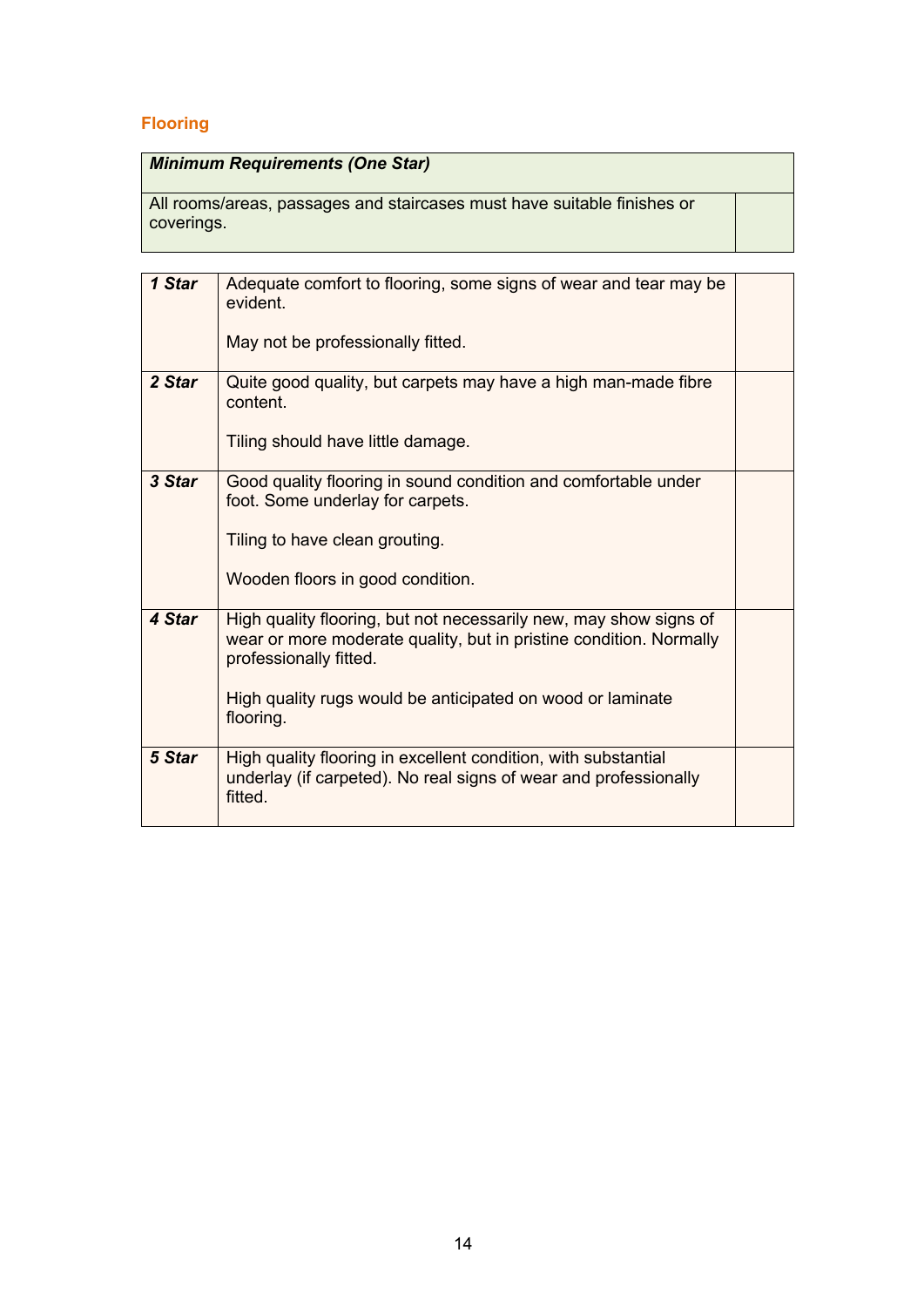### **Furniture, Furnishings and Fittings**

### *Minimum Requirements (One Star)*

Where there is sleeping accommodation in living areas, there must be adequate storage for bedding and guests' clothes.

| 1 Star | A sparing but adequate provision of furniture, furnishings and<br>fittings, in terms of quality and quantity. |  |
|--------|---------------------------------------------------------------------------------------------------------------|--|
|        | Curtains may be unlined, but should meet in the middle. Blinds<br>should run free.                            |  |
| 2 Star | A greater provision of furniture which may be dated or have wear<br>but will be sound.                        |  |
|        | No great degree of comfort for the guest.                                                                     |  |
|        | Curtains to be of better quality, clean and easy to draw.                                                     |  |
| 3 Star | Good quality furniture.                                                                                       |  |
|        | More substantial, lined curtains.                                                                             |  |
|        | Good use of co-ordination.                                                                                    |  |
|        | Where separate dining area is provided, provision for maximum<br>number of guests to dine in comfort.         |  |
| 4 Star | High quality furniture, not necessarily new, but which offers<br>substantial comfort.                         |  |
|        | Curtains to be full and may have additional embellishments, such<br>as tiebacks.                              |  |
| 5 Star | High quality modern, reproduction or antique furniture. Excellent<br>co-ordination of furniture and fabrics.  |  |
|        | Excellent quality and well-fitted window covering with ample drape<br>and with high degree of comfort.        |  |
|        | High quality soft fabrics.                                                                                    |  |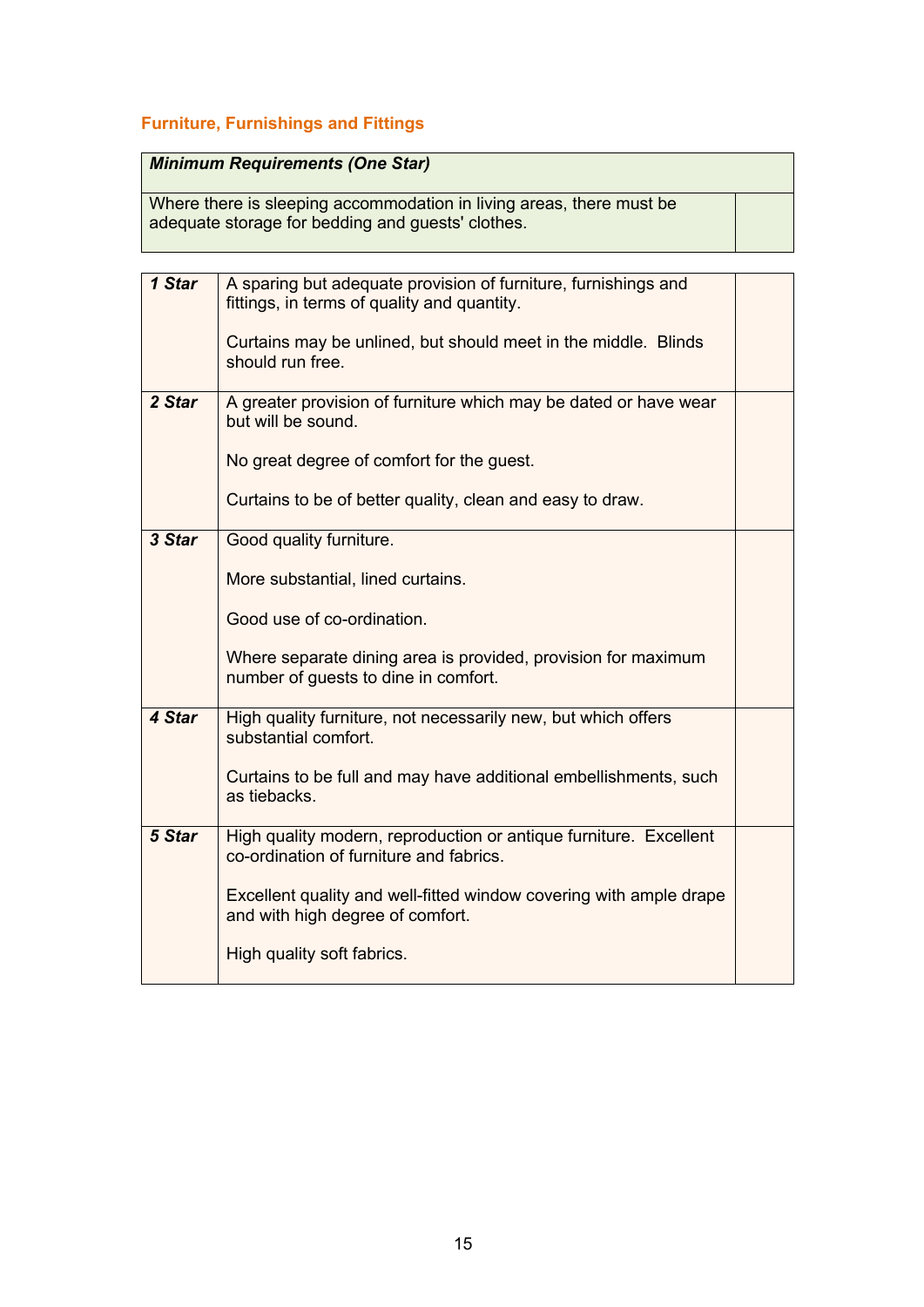#### **Heating, Ventilation and Lighting**

#### *Minimum Requirements (One Star)*

Adequate means of heating must be available at all times which will mean heating will be provided in living areas. (Free-standing paraffin and Calor gas heaters are discouraged for safety reasons).

All living room areas to have at least one window opening directly into the open air.

All living areas must be adequately lit and lights must have shades (unless bulbs are decorative e.g. candle). Properties without electricity should have other means of lighting that has been clearly identified and explained to guests.

| 1 Star | Adequate levels of lighting, appropriately positioned (including<br>stairs, landings and corridors).       |  |
|--------|------------------------------------------------------------------------------------------------------------|--|
|        | Heating levels appropriate to the size of rooms; may not be<br>automatic or fixed.                         |  |
| 2 Star | Quite good levels of lighting; may be main light and one other<br>light.                                   |  |
|        | Heating might be free standing and may be automatic or<br>thermostatically controlled.                     |  |
| 3 Star | Good levels of controllable lighting in all areas including stairs,<br>landing and corridors etc.          |  |
|        | There is likely to be more than one source of lighting e.g. wall,<br>standard lamps. Ample natural light.  |  |
|        | Effective levels of heating providing overall uniform temperature.                                         |  |
|        | Properly fitted, automatic fixed heating which may be<br>thermostatically controlled.                      |  |
| 4 Star | Very good levels of controllable lighting, which may include use of<br>dimmers in rooms.                   |  |
|        | There should be several forms of alternative lighting e.g. table<br>lamps wall lights, picture lights etc. |  |
|        | Automatic heating will be fixed and thermostatically controlled.                                           |  |
| 5 Star | Excellent lighting, which creates a good effect and shows off<br>rooms to best advantage.                  |  |
|        | Heating levels fully controllable at all times of day/night by the<br>guest.                               |  |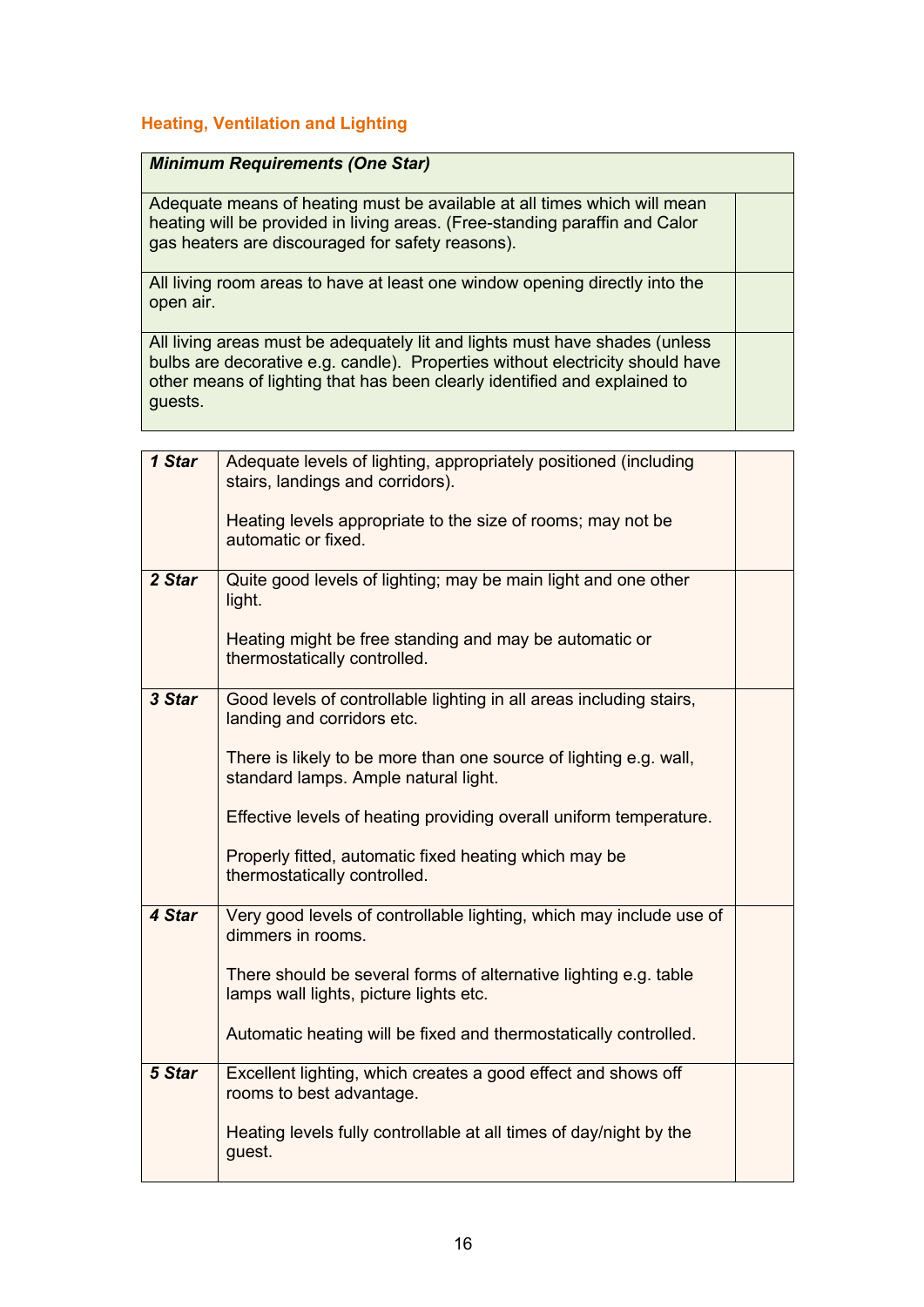# **5. Bedrooms**

### **Space and Layout**

| 1 Star | Reasonable free movement not to be unduly restricted by                                                                                                                                     |  |
|--------|---------------------------------------------------------------------------------------------------------------------------------------------------------------------------------------------|--|
|        | intrusive low beams and ceiling.                                                                                                                                                            |  |
|        | Little thought given to layout.                                                                                                                                                             |  |
|        | Minimal intrusive noise from plumbing, corridors etc.                                                                                                                                       |  |
| 2 Star | Quite good levels of comfort and a limited range of furniture.                                                                                                                              |  |
|        | Easy use of facilities with an uncluttered appearance.                                                                                                                                      |  |
| 3 Star | Sufficient space to allow free movement and a good degree of<br>comfort.                                                                                                                    |  |
|        | Easy use of facilities.                                                                                                                                                                     |  |
|        | Convenient layout of furniture for practical use.                                                                                                                                           |  |
|        | Good access to both sides of double beds.                                                                                                                                                   |  |
| 4 Star | Well-planned layout of furniture to maximise use of generous free<br>space. Rooms may be smaller than for 5 Star, but well-planned<br>positioning of furniture would make them more usable. |  |
|        | Very good access to both sides of double bed.                                                                                                                                               |  |
| 5 Star | Bedroom should be of a sufficient size to allow the provision of all<br>appropriate bedroom furniture and still give an easy access when<br>using these facilities.                         |  |
|        | Area available for luggage storage without cluttering the room and<br>obstructing access. This need not be in a bedroom.                                                                    |  |
|        | Easy and convenient use of facilities e.g. access to power points<br>etc.                                                                                                                   |  |
|        | Generous access to both sides of a double bed.                                                                                                                                              |  |
|        | No intrusive noise.                                                                                                                                                                         |  |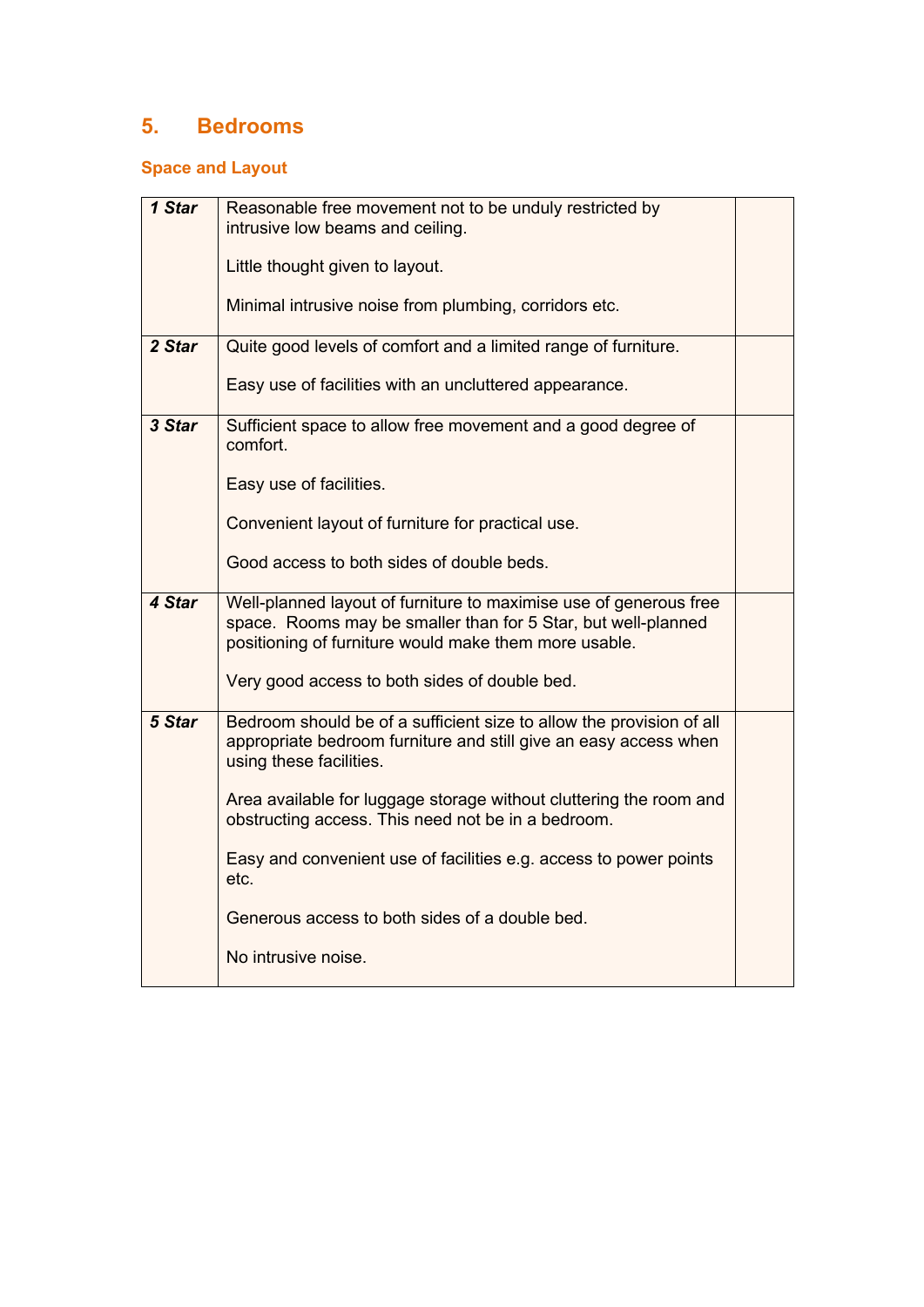# **Flooring**

| <b>Minimum Requirements (One Star)</b>                    |  |
|-----------------------------------------------------------|--|
| All rooms must have suitable floor finishes or coverings. |  |

| 1 Star | Adequate comfort to flooring.                                                                                                                                                                                                             |  |
|--------|-------------------------------------------------------------------------------------------------------------------------------------------------------------------------------------------------------------------------------------------|--|
|        | Finishes may include carpets, solid flooring, wood, vinyl etc.                                                                                                                                                                            |  |
| 2 Star | Quite good quality, but carpets may have a high man-made fibre<br>content.<br>Tiling should have little damage.                                                                                                                           |  |
| 3 Star | Good quality flooring in sound condition and comfortable under<br>foot.                                                                                                                                                                   |  |
| 4 Star | High quality flooring, but not necessarily new, may show signs of<br>wear or more moderate quality, but in pristine condition.<br>Normally professionally fitted. High quality rugs would be<br>anticipated on wood or laminate flooring. |  |
| 5 Star | High quality flooring in excellent condition. No real signs of wear<br>and professionally fitted.                                                                                                                                         |  |

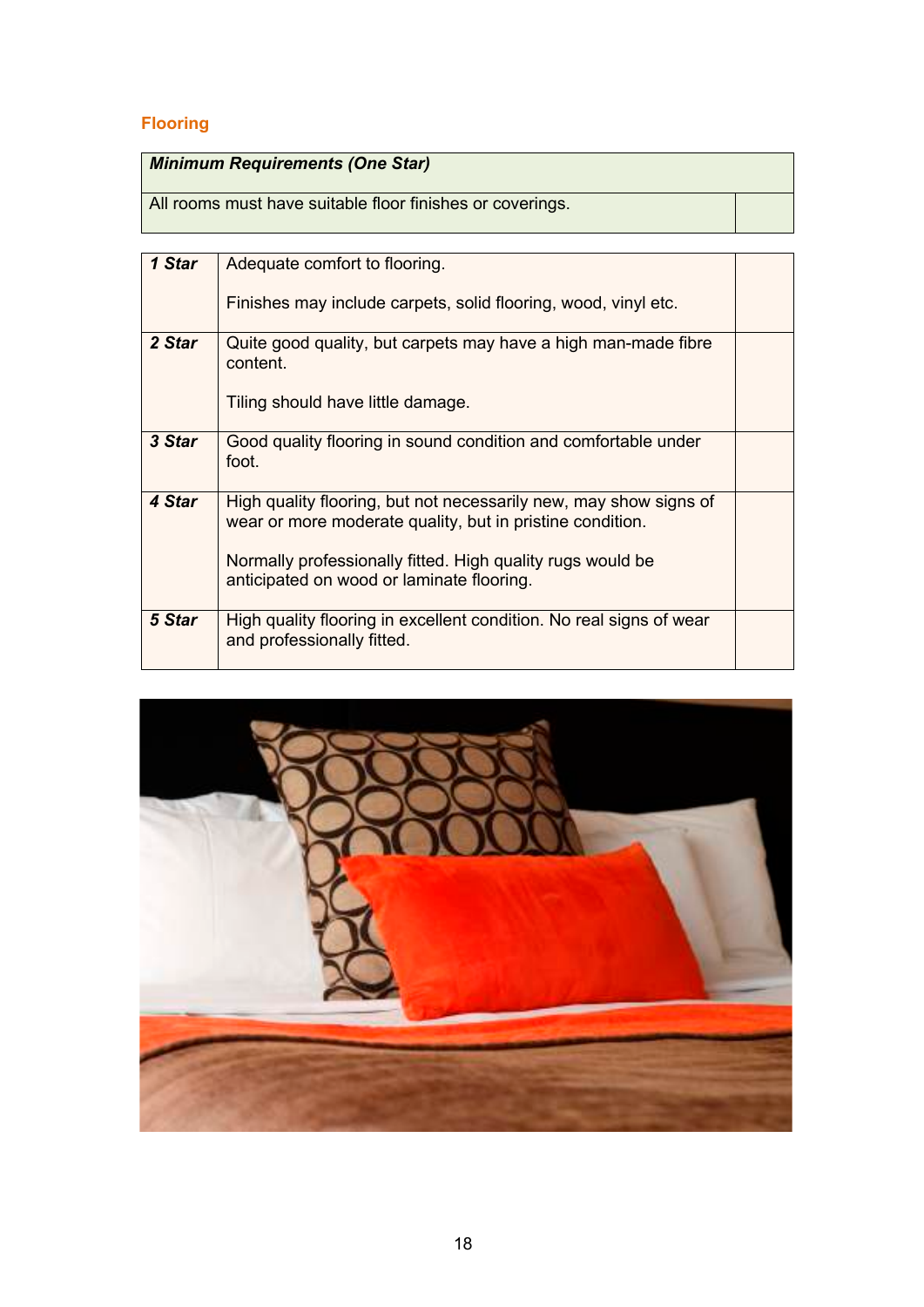#### **Furniture, Furnishings and Fittings**

#### *Minimum Requirements (One Star)*

A bedside table/shelf and light for each permanent bed, including bunk beds (twin beds may share a table and light and top bunk to have light, but a shelf should be provided only where safe to do so).

Non-flammable waste bins to be provided.

A dressing table (or equivalent) with mirror, wardrobe or clothes hanging rail and adequate drawer space in each unit (shelf space is an acceptable alternative to drawers), in at least one double or twin room, to be provided. Hooks on backs of doors etc are not acceptable, garments should be able to hang free.

Sufficient hangers per person. Wire hangers are not acceptable.

| 1 Star | A sparing but adequate provision of furniture, furnishings and<br>fittings in terms of quality and range; limited co-ordination.                                                                                         |  |
|--------|--------------------------------------------------------------------------------------------------------------------------------------------------------------------------------------------------------------------------|--|
|        | Curtains may be unlined, but should meet in the middle. Blinds<br>should run free.                                                                                                                                       |  |
|        | Lighting and heating fittings could be lacking intrinsic quality.                                                                                                                                                        |  |
| 2 Star | A greater provision of furniture, which may be dated or have wear<br>but will be sound.                                                                                                                                  |  |
|        | No great degree of comfort for the guest.                                                                                                                                                                                |  |
|        | Curtains to be a better quality clean and run freely.                                                                                                                                                                    |  |
|        | Light and heating fittings of a quite good standard.                                                                                                                                                                     |  |
| 3 Star | Ample provision would include dressing table and stool, drawers,<br>etc., in each room.                                                                                                                                  |  |
|        | Clothes hanging space within a wardrobe or designated curtained<br>area in each bedroom.                                                                                                                                 |  |
|        | Good quality fittings, in a sound and useable condition.                                                                                                                                                                 |  |
|        | The amount of furniture in proportion to the space available.                                                                                                                                                            |  |
|        | Bedside table or shelf and light for each occupant (twin beds may<br>share). For bunk beds a light per occupant is required and a shelf<br>for the top bunk should be provided, except where it is not safe to<br>do so. |  |
|        | A hairdryer is provided.                                                                                                                                                                                                 |  |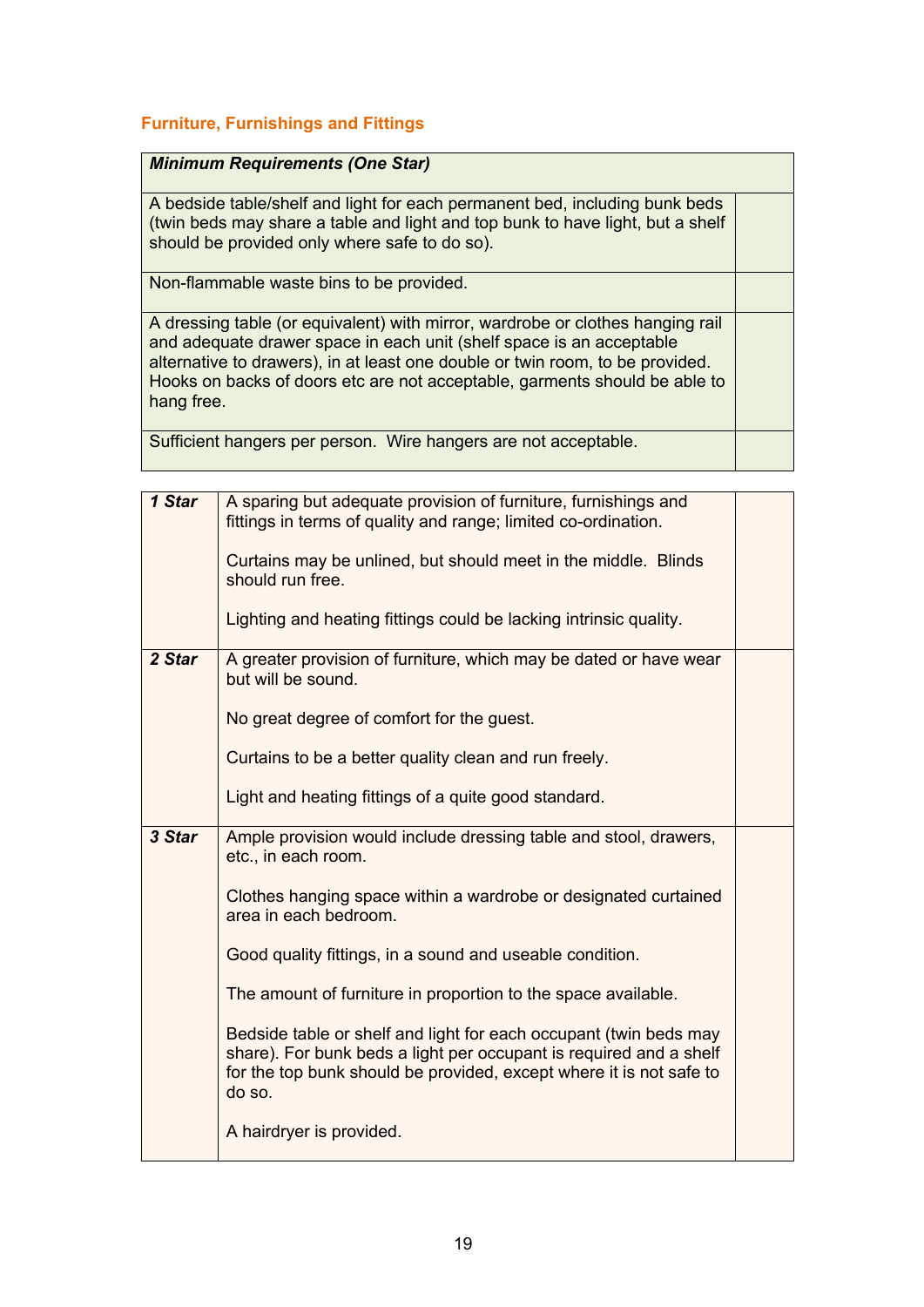| 4 Star | Dressing table facility, wardrobe and drawer space should be<br>available in each bedroom.<br>High quality furniture, not necessarily new, but which offers<br>substantial comfort and space.<br>Curtains to be full and may have additional embellishments such<br>as tie-backs. |  |
|--------|-----------------------------------------------------------------------------------------------------------------------------------------------------------------------------------------------------------------------------------------------------------------------------------|--|
|        | Very good quality lighting and heating fittings maintained in a very<br>good condition.                                                                                                                                                                                           |  |
|        | Bedside table or shelf and light for each occupant (twin beds may<br>share). For bunk beds a light per occupant is required and a shelf<br>for the top bunk should be provided, except where it is not safe to<br>do so.                                                          |  |
|        | A hairdryer is provided.                                                                                                                                                                                                                                                          |  |
| 5 Star | Excellent quality modern, reproduction or antique furniture of<br>sound construction.                                                                                                                                                                                             |  |
|        | Excellent co-ordination of furniture and soft furnishings of high<br>intrinsic quality.                                                                                                                                                                                           |  |
|        | Additional features e.g. scatter cushions etc.                                                                                                                                                                                                                                    |  |
|        | Excellent quality and well-fitted window covering with ample drape<br>and width.                                                                                                                                                                                                  |  |
|        | High quality lighting and heating fittings in pristine condition.                                                                                                                                                                                                                 |  |
|        | Bedside table or shelf and light for each occupant (twin beds may<br>share). For bunk beds a light per occupant is required and a shelf<br>for the top bunk should be provided, except where it is not safe to<br>do so.                                                          |  |
|        | A hairdryer is provided.                                                                                                                                                                                                                                                          |  |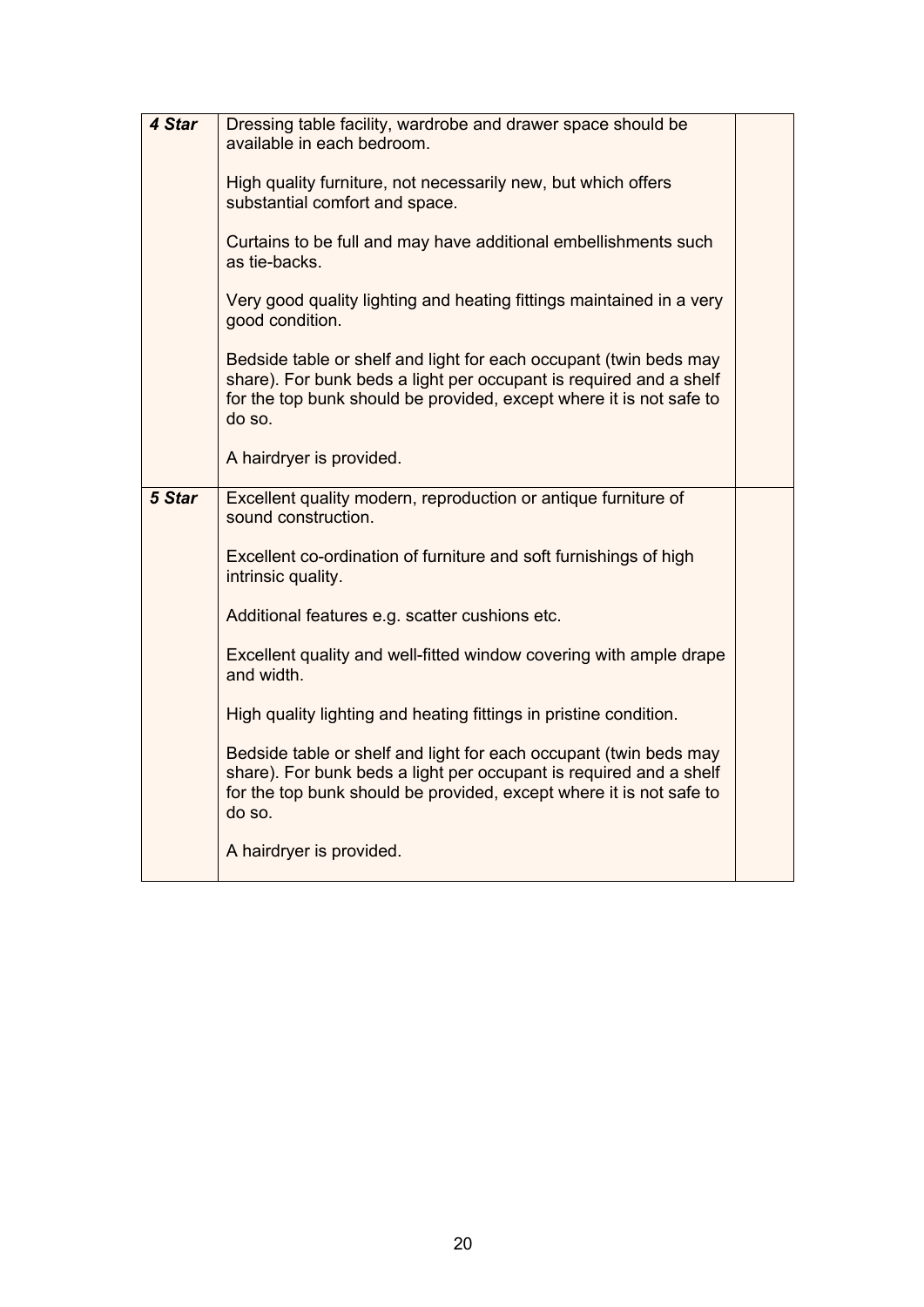### **Beds and Bedding**

| <b>Minimum Requirements (One Star)</b>                                                                                                                                                                                                                                                |  |
|---------------------------------------------------------------------------------------------------------------------------------------------------------------------------------------------------------------------------------------------------------------------------------------|--|
| Single beds - minimum size 183 cm x 76 cm / 6' x 2'6"<br>Double beds - minimum size 183 cm x 120 cm / 6' x 4'                                                                                                                                                                         |  |
| At least one bed for adults that is not bunk bed.                                                                                                                                                                                                                                     |  |
| All mattresses sprung or foam or similar quality and in sound, clean<br>condition.                                                                                                                                                                                                    |  |
| A headboard (or equivalent) should be provided for all permanent beds.                                                                                                                                                                                                                |  |
| Bedding supplied in sufficient quantity i.e. bedspread and two blankets per<br>bed, or one duvet of suitable tog rating, and at least one pillow per person.<br>For winter, late or early season letting, the amount of bedding should be<br>increased. Bedding clean and well aired. |  |
| A mattress protector or under blanket fitted to all beds. (Plastic or rubber<br>mattress protectors are not acceptable for normal use. Where a rubber<br>cover is provided for children, it should be as an optional extra in addition to<br>the normal mattress protector).          |  |
| Where linen is provided, it should be changed for all new occupants and<br>weekly change offered during the letting period. Spare linen and bedding<br>available on request. Sheets must be poly-cotton or cotton.                                                                    |  |
| Where a bedroom is accessed via another bedroom, then this must be<br>clearly advertised in the brochure.                                                                                                                                                                             |  |

| 1 Star | Acceptable quality bed and mattresses may or may not include a<br>headboard, which should be clean.           |  |
|--------|---------------------------------------------------------------------------------------------------------------|--|
|        | Beds presented with acceptable quality, clean linen where<br>provided and bed covers in good repair.          |  |
|        | Adequate range of bedding, including sufficient blankets and/or<br>duvets.                                    |  |
|        | If additional bedding is provided, it should be clean and fresh,<br>preferably wrapped to retain cleanliness. |  |
|        | Pillows may be flatter and man-made fibre filled.                                                             |  |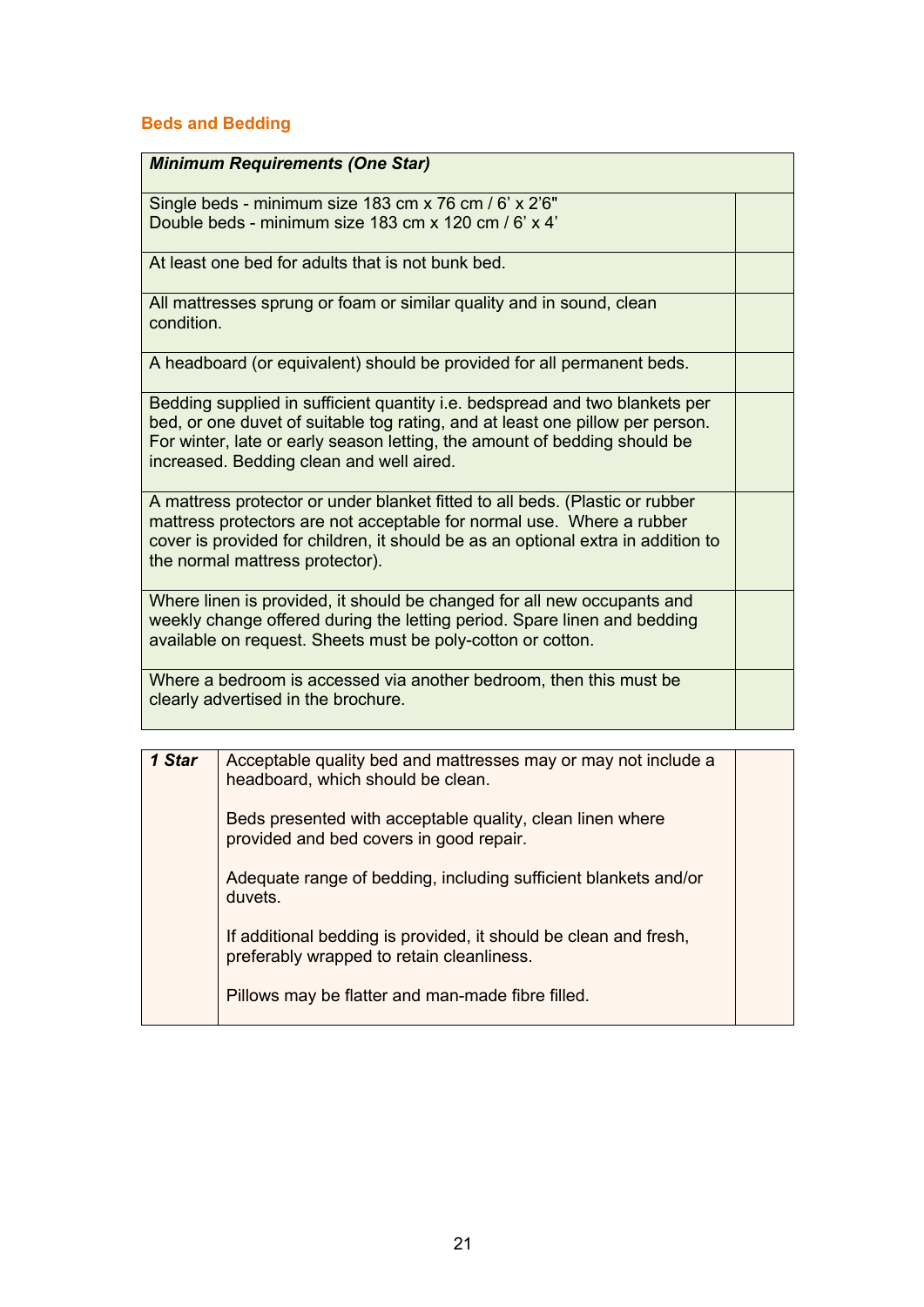| 2 Star | Beds of a quite good quality but mattresses may be thin and<br>bases shallow.                                                                                                              |  |
|--------|--------------------------------------------------------------------------------------------------------------------------------------------------------------------------------------------|--|
|        | Bedding may be faded but some attempt made to match it.                                                                                                                                    |  |
|        | Pillows to be unstained and plumper.                                                                                                                                                       |  |
|        |                                                                                                                                                                                            |  |
|        | All beds to be full size (except those clearly specified in brochures<br>etc as being for children's use; or bed settees. Size of bed settee<br>mattress to be clearly shown in brochure). |  |
|        | Adult single - minimum size 190cm x 90 cm / 6'3" x 3'<br>Adult double - minimum size190cm x 137 cm / 6'3" x 4'6"<br>Child size - minimum size 183cm x 76 cm / 6' x 2'6"                    |  |
| 3 Star | Good quality comfortable bed, firm mattresses and sound base.                                                                                                                              |  |
|        | Headboards and bed frames may be of older style, but in good<br>condition.                                                                                                                 |  |
|        | Well-presented beds, with ample, good quality, pressed,<br>coordinated linen and bedding.                                                                                                  |  |
|        | Valances may be present on divans.                                                                                                                                                         |  |
|        | Extra pillows and bedding available.                                                                                                                                                       |  |
|        | Pillows should be substantial.                                                                                                                                                             |  |
|        |                                                                                                                                                                                            |  |
|        | All double beds to have access to both sides (dispensation can be<br>granted for a bed against a wall up to Three Stars).                                                                  |  |
|        | Bed Linen available with or without extra charge (strongly<br>recommend that beds are made up).                                                                                            |  |
| 4 Star | Very good quality firm mattresses with quality sprung base.                                                                                                                                |  |
|        | Headboard and frame in very good condition.                                                                                                                                                |  |
|        | Very good quality linen coordinated with bedding and room.                                                                                                                                 |  |
|        | Choice of pillows may be offered e.g. feather or hollow fibre.<br>Pillow protectors may be anticipated at this level.                                                                      |  |
|        | Valances may be high quality and pleated.                                                                                                                                                  |  |
|        | All advertised sleeping spaces are to be in bedrooms only.<br>(Where studio flats are clearly advertised as such, an exemption<br>will be made to this).                                   |  |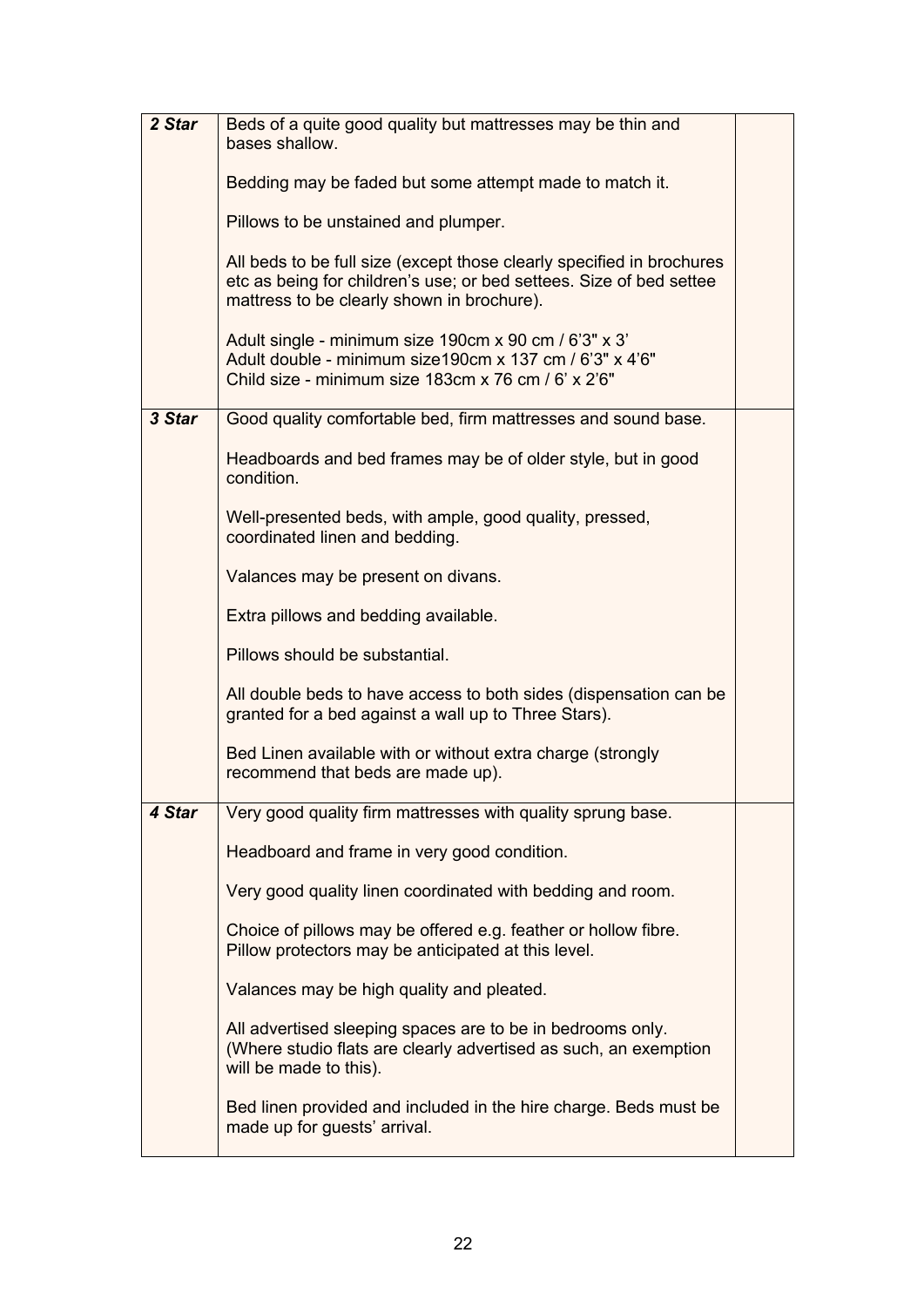| 5 Star | Excellent quality bed e.g. sprung mattress and high quality base.                                                                                                                                                                                                              |  |
|--------|--------------------------------------------------------------------------------------------------------------------------------------------------------------------------------------------------------------------------------------------------------------------------------|--|
|        | Clean headboard, perhaps offering a high degree of comfort.                                                                                                                                                                                                                    |  |
|        | Co-ordinated and crisply laundered linen. A choice of bedding<br>available e.g. thickly quilted, or similar quality bedspreads and<br>blankets, or duvets with appropriate tog rating. All of a high quality<br>and coordinated with bedroom décor and other soft furnishings. |  |
|        | Where duvets are used, then generosity of size should be<br>considered, e.g. single beds having double duvets.                                                                                                                                                                 |  |
|        | Quality padded mattress covers and pillow protectors would be<br>anticipated.                                                                                                                                                                                                  |  |
|        | All beds are to be full sized proper beds including beds for<br>children (excludes 'Z' beds used on a temporary basis for children<br>only). It is unlikely that where a bedroom or bathroom is<br>accessed via another bedroom that this would ever achieve Five<br>Star.     |  |
|        |                                                                                                                                                                                                                                                                                |  |

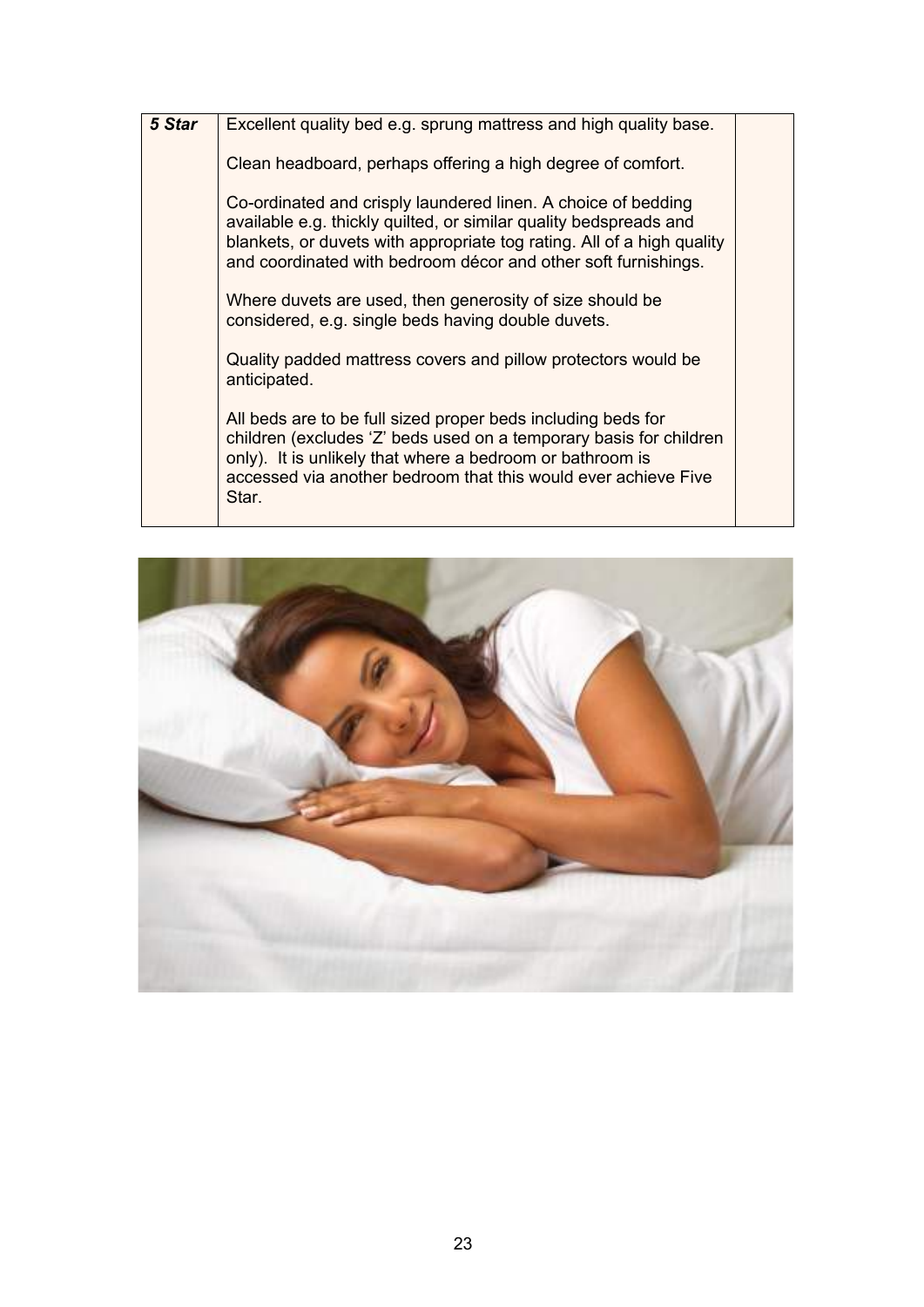#### **Heating, Ventilation and Lighting**

| <b>Minimum Requirements (One Star)</b> |
|----------------------------------------|
|----------------------------------------|

Means of heating must be available at all times which will, in most cases, mean heating to be provided in each bedroom.

All bedrooms to have at least one window opening directly into the open air; windows to have opaque curtains, blinds or shutters.

All bedrooms must be adequately lit and lights must have shades. Greater wattage and range of lighting will be expected in larger rooms. Properties without electricity should have other means of lighting that has been clearly identified and explained to guests.

| 1 Star | Adequate lighting appropriately positioned for practical use.                                                                                       |  |
|--------|-----------------------------------------------------------------------------------------------------------------------------------------------------|--|
|        | Heating levels appropriate to size of room; may not be automatic<br>or fixed.                                                                       |  |
| 2 Star | Quite good levels of lighting; may be main light and one side light.                                                                                |  |
|        | Heating might be free standing and may be automatic or<br>thermostatically controlled.                                                              |  |
| 3 Star | Well-positioned lights giving good levels of illumination, which are<br>easily controllable at night.                                               |  |
|        | Effective levels of heating providing overall uniform temperature.                                                                                  |  |
| 4 Star | Very good levels of light with easy access to controls. Different<br>types of lighting may be used e.g. wall lights and lamps.                      |  |
|        | Properly fitted automatic fixed heating which may be<br>thermostatically controlled.                                                                |  |
| 5 Star | Well-positioned, high quality lighting, giving excellent levels of<br>illumination for various purposes, e.g. reading and at the dressing<br>table. |  |
|        | Would be desirable to have main light controlled from door and<br>bed.                                                                              |  |
|        | Heating levels fully controllable at all times of day and night by the<br>guest. Some older storage heaters may not meet this<br>requirement.       |  |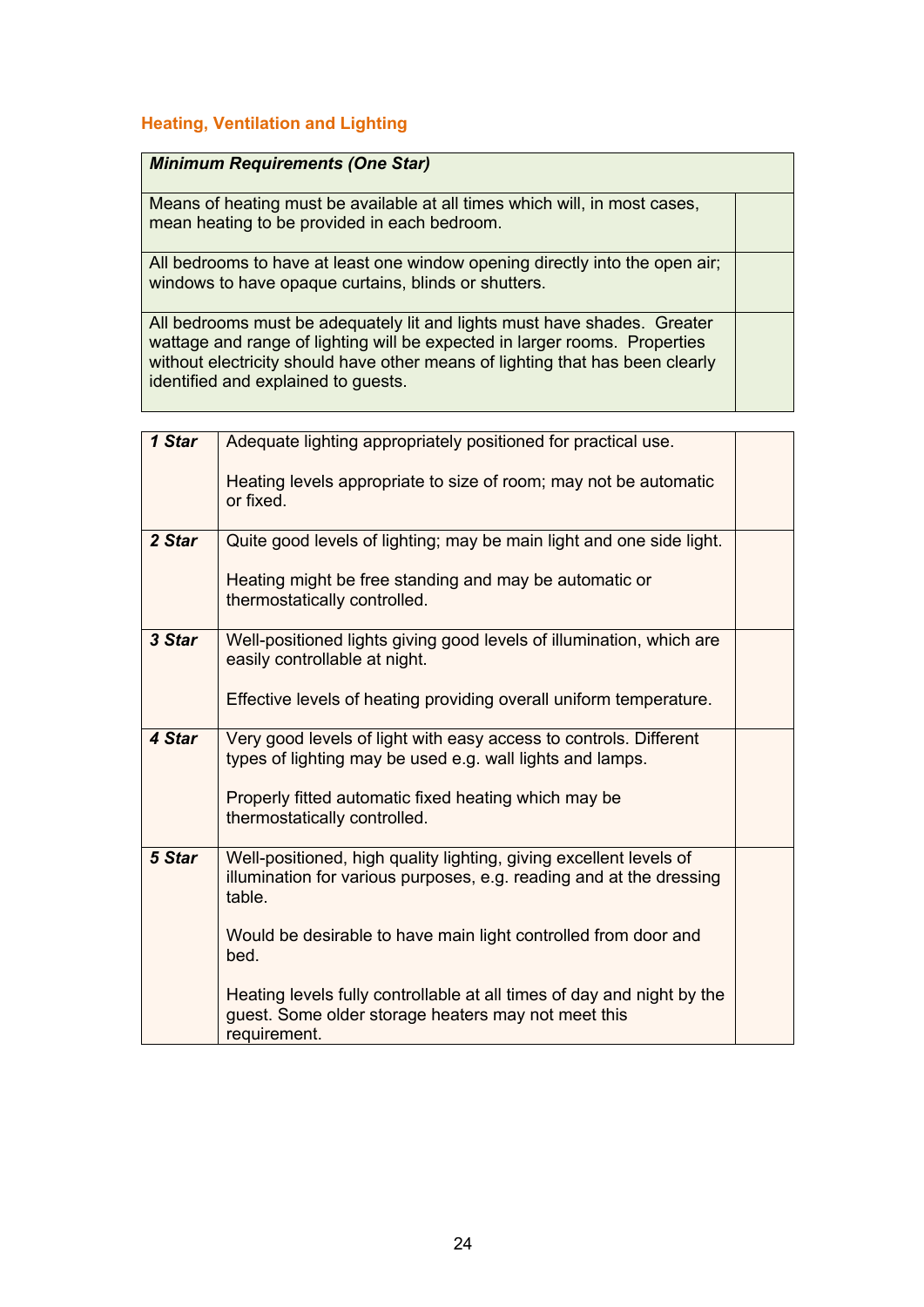# **6. Bathrooms and WCs**

#### **Decoration**

| <b>Minimum Requirements (One Star)</b>                                                                                                                                                                                                                                                                                                                                 |  |
|------------------------------------------------------------------------------------------------------------------------------------------------------------------------------------------------------------------------------------------------------------------------------------------------------------------------------------------------------------------------|--|
| All units to have at least one bathroom and WC for every eight guests. The<br>bathroom to be equipped with a bath or shower, bathmat, towel rail (pegs<br>and hooks are not acceptable), shelf or flat surface and wash basin. Where<br>the base of the bath or shower is not anti-slip then a non-slip mat must be<br>available. Soap dish to be provided in showers. |  |
| Where no bath is available, this must be indicated in the brochure.                                                                                                                                                                                                                                                                                                    |  |
| Unless en-suite, access through a bedroom to the bathroom is not normally<br>acceptable, except where the unit is for single-family occupation.                                                                                                                                                                                                                        |  |
| Washbasin in main bathroom is a minimum of 36cm x 24cm (14" x 9")<br>internal, although a standard size washbasin is always recommended where<br>space allows. (Additional basins offered in en-suites or separate WCs where<br>basin in main bathroom complies, could be of a smaller dimension).                                                                     |  |
| A mirror above or adjacent to the washbasin.                                                                                                                                                                                                                                                                                                                           |  |
| All units to have at least one WC equipped with a full toilet roll and holder,<br>toilet brush, and disposal bin with sanitary bags, or a lidded bin.                                                                                                                                                                                                                  |  |
| All windows to have opaque curtains, blinds or shutters. (Glass doors to<br>bathrooms and WCs must also have opaque curtain or blind).                                                                                                                                                                                                                                 |  |
| A means to provide hot water available at all times.                                                                                                                                                                                                                                                                                                                   |  |
| A lock or bolt to be provided on all bathroom/WC doors, including en-suites.                                                                                                                                                                                                                                                                                           |  |
| Shaver point adjacent to mirror, preferably with a light. An adapter<br>elsewhere in the unit is an acceptable alternative, providing it can be used<br>close to a mirror.                                                                                                                                                                                             |  |

| 1 Star | Functional décor with limited co-ordination.                                                                                                           |  |
|--------|--------------------------------------------------------------------------------------------------------------------------------------------------------|--|
| 2 Star | Quite good quality and condition of décor but may have some<br>signs of wear.                                                                          |  |
| 3 Star | Well-maintained, practical décor; wall and ceiling covering well<br>applied. All in good condition.                                                    |  |
|        | Where more than six guests are accommodated a shower should<br>be available. This must be hands free, but can be fitted over a<br>bath e.g. mixer tap. |  |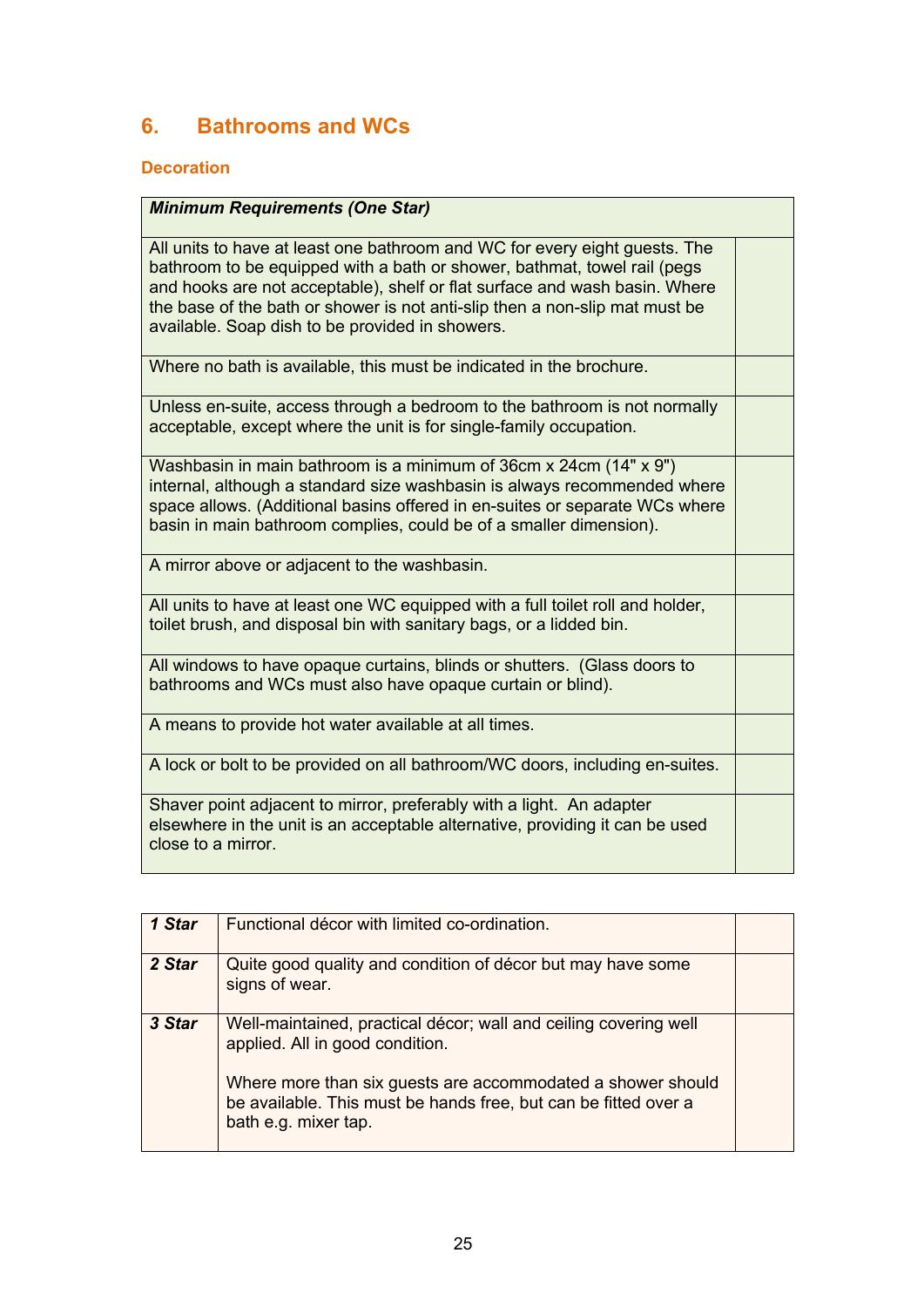| 4 Star | May be recently redecorated, but not highest quality or excellent<br>quality with slight ageing.<br>Extra WC and washbasin (which may be in another bath/shower<br>room) to be provided if the unit sleeps more than six. The shower<br>must be hands free.<br>Towels (one hand and one bath towel per person) available with<br>or without extra charge.                                                                                                                                                                                                       |  |
|--------|-----------------------------------------------------------------------------------------------------------------------------------------------------------------------------------------------------------------------------------------------------------------------------------------------------------------------------------------------------------------------------------------------------------------------------------------------------------------------------------------------------------------------------------------------------------------|--|
| 5 Star | Excellent interior design.<br>Professional finish to all aspects of decoration. Highest quality<br>finish to wall coverings; well fitted, high quality tiles, grouting and<br>seals.<br>Attractive use of decorative enhancements, where appropriate.<br>All units to have at least one bathroom with bath/shower, WC and<br>basin for every <b>four</b> guests. Ratio to be maintained if the property<br>sleeps more than 4 guests. At least one bathroom should have a<br>bath. (A dispensation may be given if the shower is of an<br>exceptional quality). |  |
|        | Towels provided and included in the hire cost.                                                                                                                                                                                                                                                                                                                                                                                                                                                                                                                  |  |

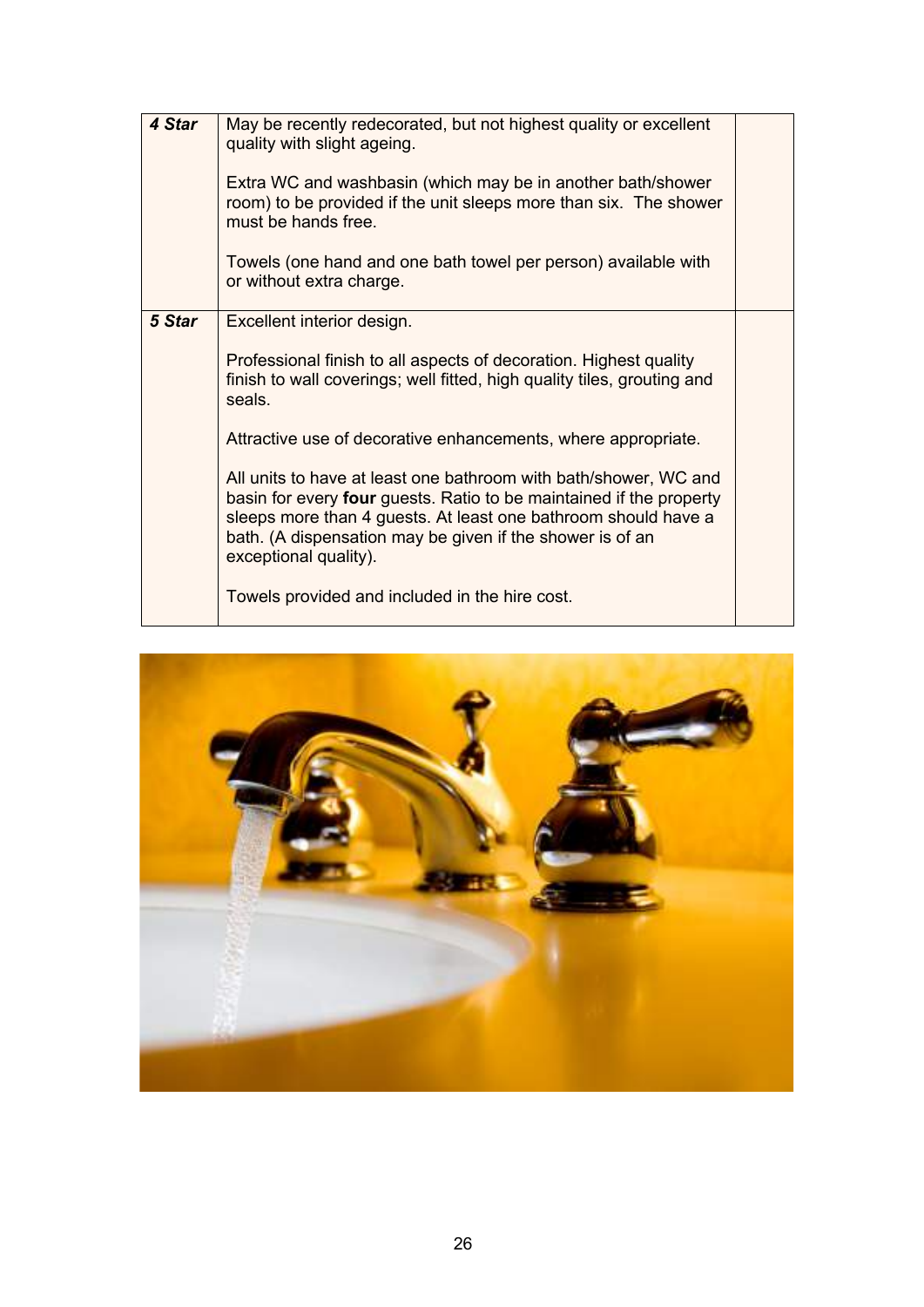# **Fixtures, Fittings and Sanitary Ware**

| 1 Star | Fittings of an acceptable quality.                                                                                                                            |  |
|--------|---------------------------------------------------------------------------------------------------------------------------------------------------------------|--|
|        | Correctly fitted, appropriate window covering.                                                                                                                |  |
|        | Sufficient water pressure and satisfactory drainage for practical<br>use of facilities.                                                                       |  |
|        | Flat surface provided for guests' belongings.                                                                                                                 |  |
| 2 Star | Fittings of a quite good quality, but may be dated or worn.                                                                                                   |  |
| 3 Star | Solid, matching, good quality and well-fitted appliances.                                                                                                     |  |
|        | Co-ordinated sanitary ware and bath or shower tray.                                                                                                           |  |
|        | Well-fitted window covering, with sufficient width and height to<br>draw completely across the window.                                                        |  |
|        | Good shelf space for guests' belongings.                                                                                                                      |  |
|        | Fixed razor point and light adjacent to mirror.                                                                                                               |  |
| 4 Star | Generally high quality fittings throughout, slight wear only. Good<br>sized baths. Shower screen or heavy, high quality curtain.                              |  |
|        | All sanitary ware in good order, no cracks, crazing or dull finishes.                                                                                         |  |
| 5 Star | Provision of bath and shower, with high quality fixtures and<br>fittings, e.g. shower cubicles or shower screens, and<br>thermostatically controlled showers. |  |
|        | Full size washbasin and easy to use facilities.                                                                                                               |  |
|        | Excellent quality and well fitted window covering.                                                                                                            |  |
|        | Ample and convenient shelf space for guest belongings.                                                                                                        |  |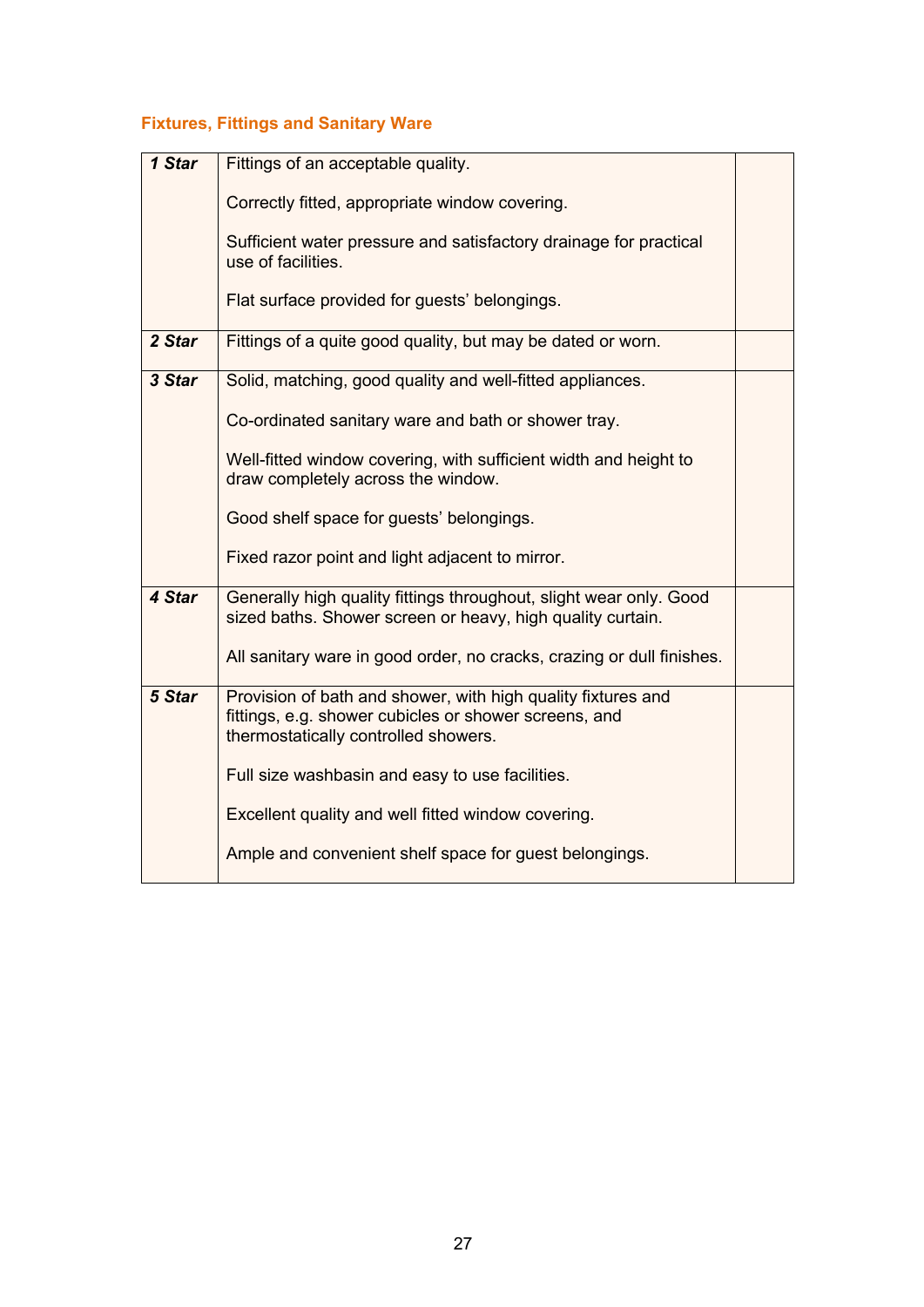### **Flooring**

### *Minimum Requirements (One Star)*

All bathrooms/WCs must have suitable floor coverings. Consideration should be given to the suitability of floor coverings for hygiene and housekeeping reasons.

| 1 Star | Practical, non-slip flooring with adequate comfort under foot.                                                        |  |
|--------|-----------------------------------------------------------------------------------------------------------------------|--|
| 2 Star | Quite good quality flooring. Tiling should have little damage.                                                        |  |
| 3 Star | Good quality flooring in sound condition and comfortable under<br>foot.                                               |  |
| 4 Star | High quality flooring, but not necessarily new. Some signs of wear<br>or more moderate quality in pristine condition. |  |
| 5 Star | Excellent quality flooring, in excellent condition. No real signs of<br>wear and professionally fitted.               |  |

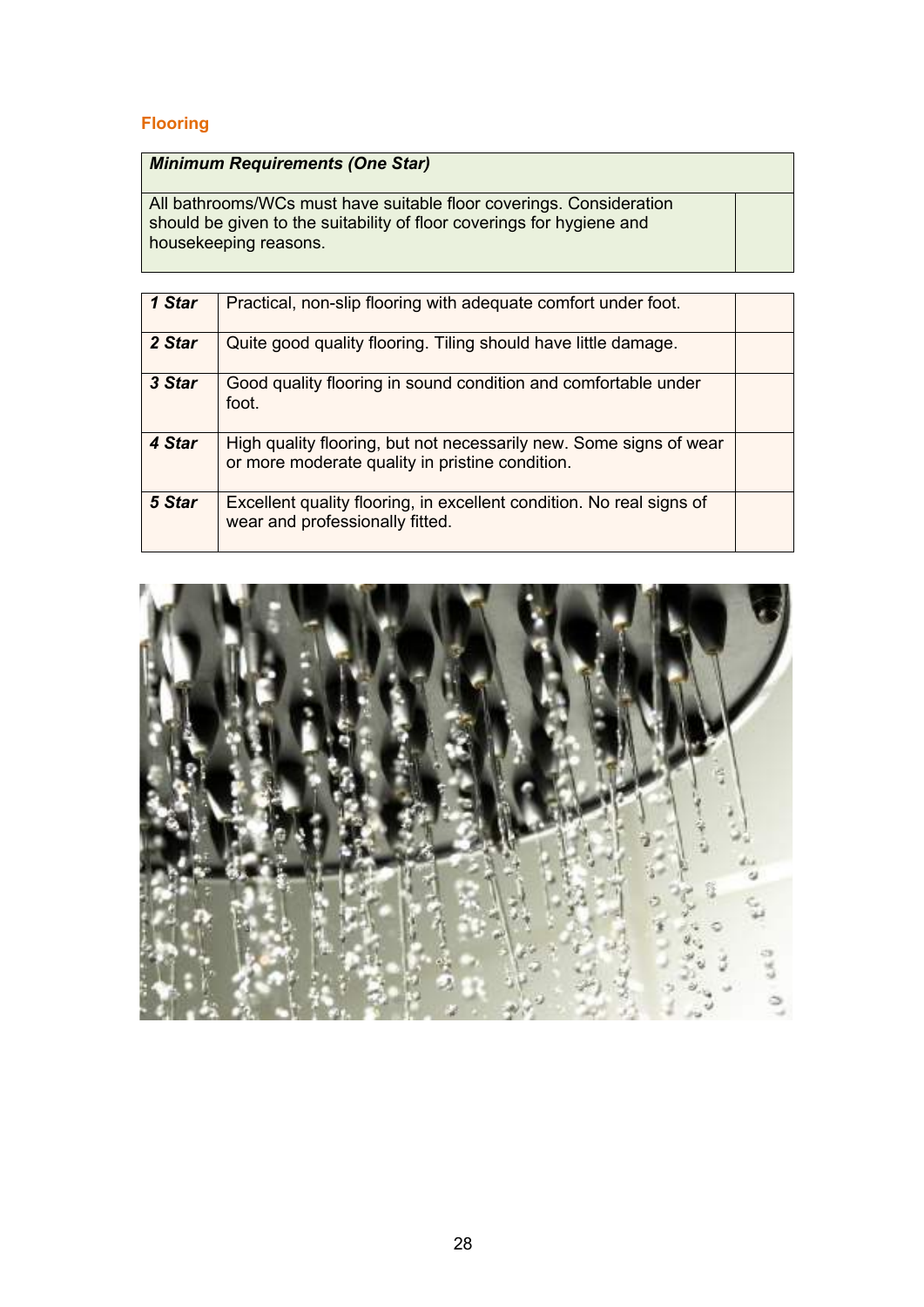#### **Heating, Ventilation and Lighting**

#### *Minimum Requirements (One Star)*

Heating to be provided in all bathrooms where there is an external window. A heated towel rail is acceptable. Heated light bulbs are discouraged.

All bathrooms and WCs to have an opening window or ventilation system.

All bathrooms/WCs must be adequately lit and all lights must have shades or be suitably protected. Properties without electricity should have other means of lighting that has been clearly identified and explained to guests.

| 1 Star | Heating levels appropriate to size. This should be fixed for safety.                                         |  |
|--------|--------------------------------------------------------------------------------------------------------------|--|
|        | Adequate lighting appropriately positioned for practical use.                                                |  |
|        | Window only may be provided.                                                                                 |  |
| 2 Star | Heating to offer a good level of heat and may be automatically<br>controlled.                                |  |
|        | Quite good levels of lighting.                                                                               |  |
| 3 Star | Effective levels of heating providing overall uniform temperature.                                           |  |
|        | Well-positioned lights giving good levels of illumination to the face.                                       |  |
| 4 Star | Properly fitted, thermostatically controlled heating.                                                        |  |
|        | Normally an extractor and an opening window might be expected.                                               |  |
|        | Very good levels of lighting, especially over or adjacent to a<br>mirror.                                    |  |
|        | Different types of lighting may be evident.                                                                  |  |
| 5 Star | Heating levels fully controllable at all times. Some older storage<br>heaters may not meet this requirement. |  |
|        | Additional heating in the form of a heated towel rail would be<br>ideal.                                     |  |
|        | Extractor fan fitted with a humidistat might be provided as well as<br>window/s.                             |  |
|        | Well-positioned excellent quality lighting, giving excellent levels of<br>illumination.                      |  |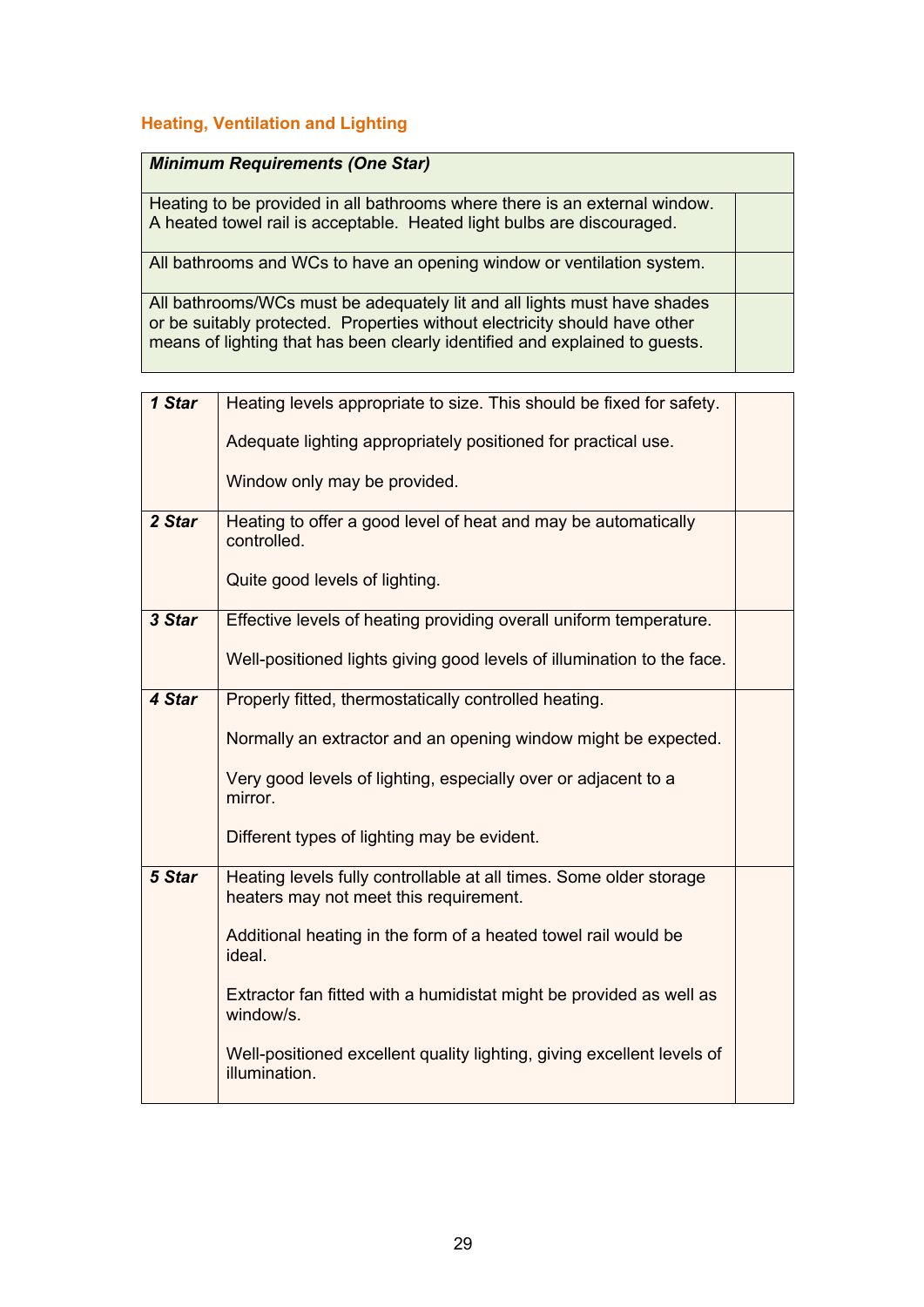# **7. Kitchen**

### **Space and Layout**

| <b>Minimum Requirements (One Star)</b>                                                                                                                                                                                                                                                                                                                         |  |
|----------------------------------------------------------------------------------------------------------------------------------------------------------------------------------------------------------------------------------------------------------------------------------------------------------------------------------------------------------------|--|
| A cooker with an oven, with at least two shelves, a grill and at least four<br>boiling rings that may be used simultaneously with the oven or grill.                                                                                                                                                                                                           |  |
| If two people only are accommodated, then two boiling rings plus oven and<br>grill must be provided.                                                                                                                                                                                                                                                           |  |
| For any larger numbers i.e. twelve or more accommodated, it is anticipated<br>that additional cooking facilities will be provided. A microwave is an<br>acceptable alternative for one boiling ring. A combination microwave (oven,<br>grill and microwave) is acceptable as a grill or oven, provided that a three-<br>ring hob is also available separately. |  |
| Cookers to be clean and in sound condition and functioning properly.                                                                                                                                                                                                                                                                                           |  |
| Microwave oven to be provided, and microwave cookware or compatible<br>crockery.                                                                                                                                                                                                                                                                               |  |
| A refrigerator with an ice-making compartment (unless a freezer is also<br>provided).                                                                                                                                                                                                                                                                          |  |
| A sink equipped with a draining board, dish drying rack, hot water and cold<br>drinking water supply to be provided.                                                                                                                                                                                                                                           |  |
| At least one hygienic work surface.                                                                                                                                                                                                                                                                                                                            |  |
| A covered waste disposal bin to be provided, with liner.                                                                                                                                                                                                                                                                                                       |  |
| A fire blanket to be readily available. This should ideally be between the<br>cooker and the door, and wall mounted. Storage in a cupboard or over the<br>cooker is not acceptable. It could be sited outside the kitchen, provided it is<br>quickly and easily accessible.                                                                                    |  |
| Storage space suitable for food.                                                                                                                                                                                                                                                                                                                               |  |
| Vacuum cleaner provided unless a daily cleaning service is provided.                                                                                                                                                                                                                                                                                           |  |
| Sufficient storage space for crockery, cutlery, kitchen and cleaning<br>equipment provided.                                                                                                                                                                                                                                                                    |  |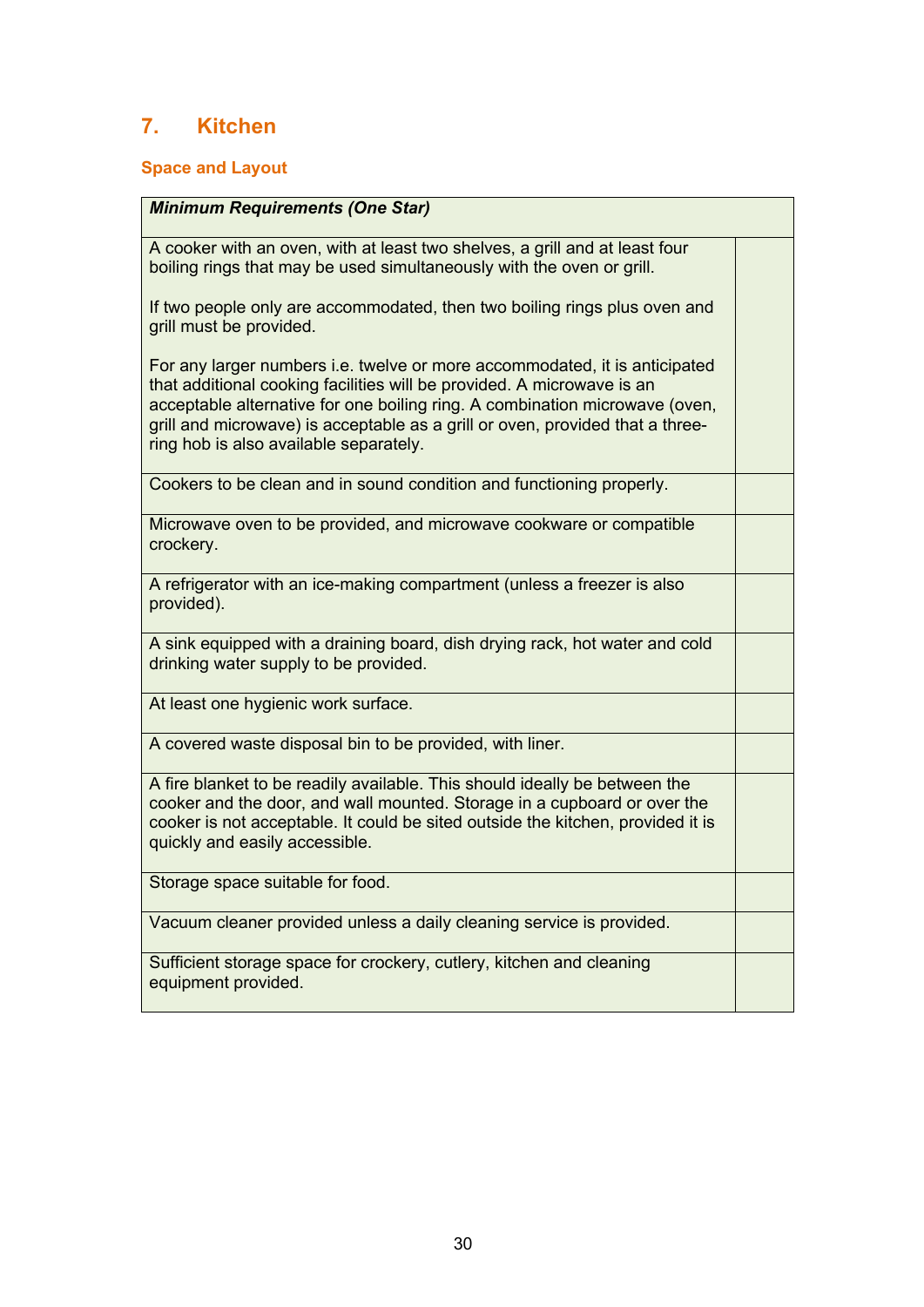| 1 Star | Limited space throughout, which includes storage, work surfaces<br>and free space.                                                                                                                                                                                                                                         |  |
|--------|----------------------------------------------------------------------------------------------------------------------------------------------------------------------------------------------------------------------------------------------------------------------------------------------------------------------------|--|
|        | Adequate space to wash and drain dishes.                                                                                                                                                                                                                                                                                   |  |
| 2 Star | Adequate space and layout, such as to allow for practical use of<br>facilities.                                                                                                                                                                                                                                            |  |
|        | Convenient access to refrigerator, cooker/oven and hob.                                                                                                                                                                                                                                                                    |  |
|        | Evidence of more thought given to the various tasks carried out in<br>a kitchen.                                                                                                                                                                                                                                           |  |
|        | Multiple unit use of washing machine facility.                                                                                                                                                                                                                                                                             |  |
| 3 Star | Sufficient space to allow easy access to, and use of the facilities.                                                                                                                                                                                                                                                       |  |
|        | Good amount of storage space for foodstuffs.                                                                                                                                                                                                                                                                               |  |
| 4 Star | Very good ease of use with plenty of space especially around<br>dining tables if located in a kitchen.                                                                                                                                                                                                                     |  |
|        | Very good access to all units with thought given to the working<br>triangle – cooker, fridge and sink.                                                                                                                                                                                                                     |  |
|        | Additional space would be anticipated where larger properties<br>may have more than one person using the kitchen at the same<br>time.                                                                                                                                                                                      |  |
|        | Access to washing machine if not provided in the unit. Ratio of<br>one machine to every five units. 24 hour return laundry service<br>also acceptable.                                                                                                                                                                     |  |
| 5 Star | Ample space to allow free movement and easy access to the<br>facilities.                                                                                                                                                                                                                                                   |  |
|        | Very convenient layout with plenty of space.                                                                                                                                                                                                                                                                               |  |
|        | There should be very generous space for storage, food etc.<br>Freezer provided within the unit.                                                                                                                                                                                                                            |  |
|        | Dishwasher provided within the unit (consider size for number the<br>unit accommodates).                                                                                                                                                                                                                                   |  |
|        | Washing machine provided in the unit (may be provided in an<br>exterior purpose made laundry room on multi-unit sites, but must<br>have 24 hour access). Ratio maximum of one machine to every<br>five units. Use of property owner's washing machine is not<br>acceptable. (24hr return laundry service also acceptable). |  |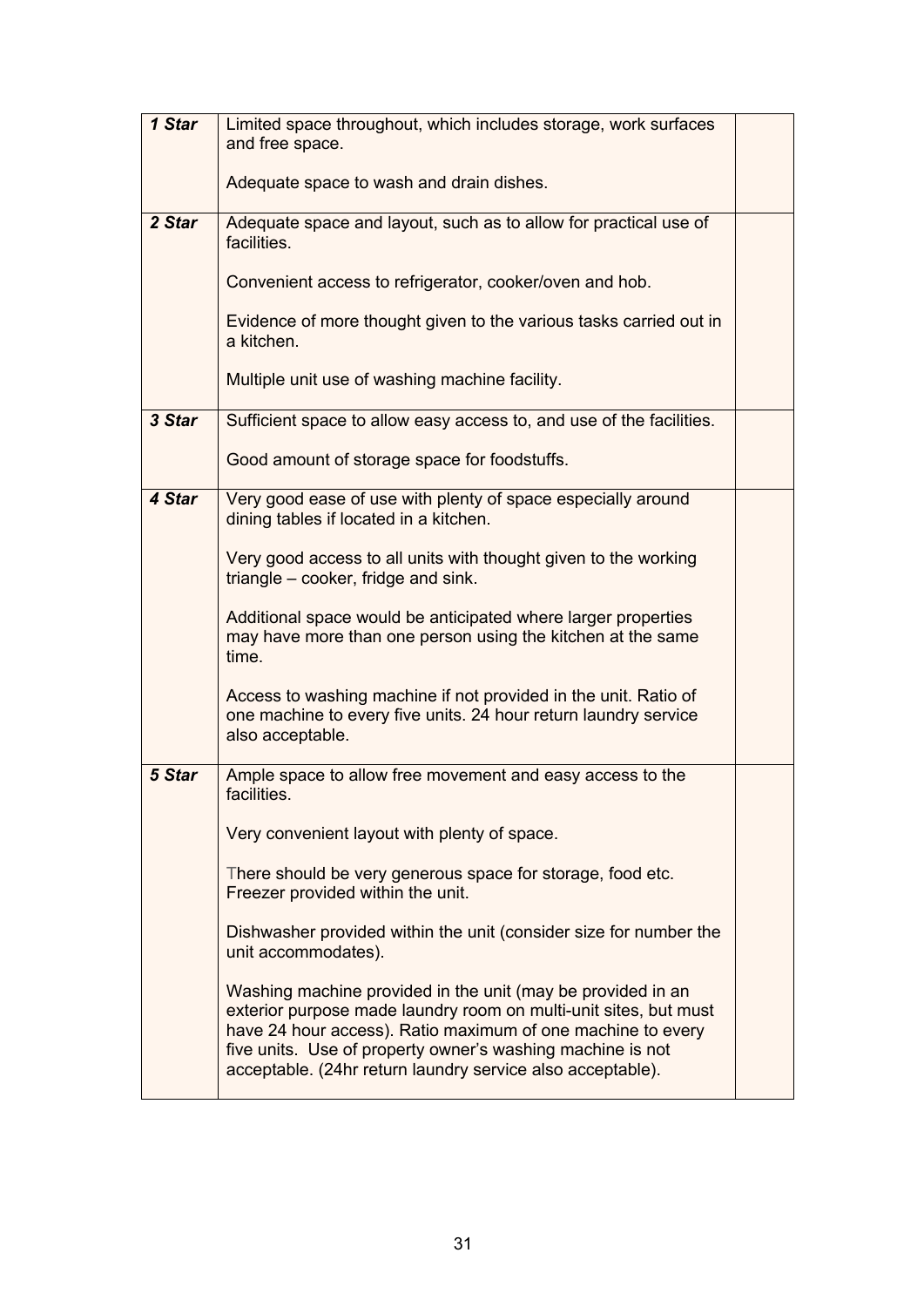# **Furniture and Fittings**

| 1 Star | Work surfaces and storage may be limited but adequate, with at<br>least one cupboard or shelving for food storage.       |  |
|--------|--------------------------------------------------------------------------------------------------------------------------|--|
|        | All surfaces sound and cupboard doors properly functioning.                                                              |  |
| 2 Star | Sufficient work surfaces and cupboards for practical use.                                                                |  |
|        | Units of quite good quality.                                                                                             |  |
| 3 Star | More than adequate cupboard and work surface space.                                                                      |  |
|        | Well-fitted and coordinated units of good quality.                                                                       |  |
|        | Where the dining area is part of the kitchen, tables and chairs of<br>good quality with seat padding, where appropriate. |  |
|        | Provision for maximum number of guests to dine in comfort.                                                               |  |
| 4 Star | Very good amount of work surface free from clutter and<br>equipment.                                                     |  |
|        | Very good quality and well maintained units.                                                                             |  |
|        | Ample storage space for guests' food etc.                                                                                |  |
| 5 Star | Generous work surfaces of high quality finish, plentiful storage<br>space including floor and wall mounted units.        |  |
|        | Professionally fitted units of excellent quality.                                                                        |  |

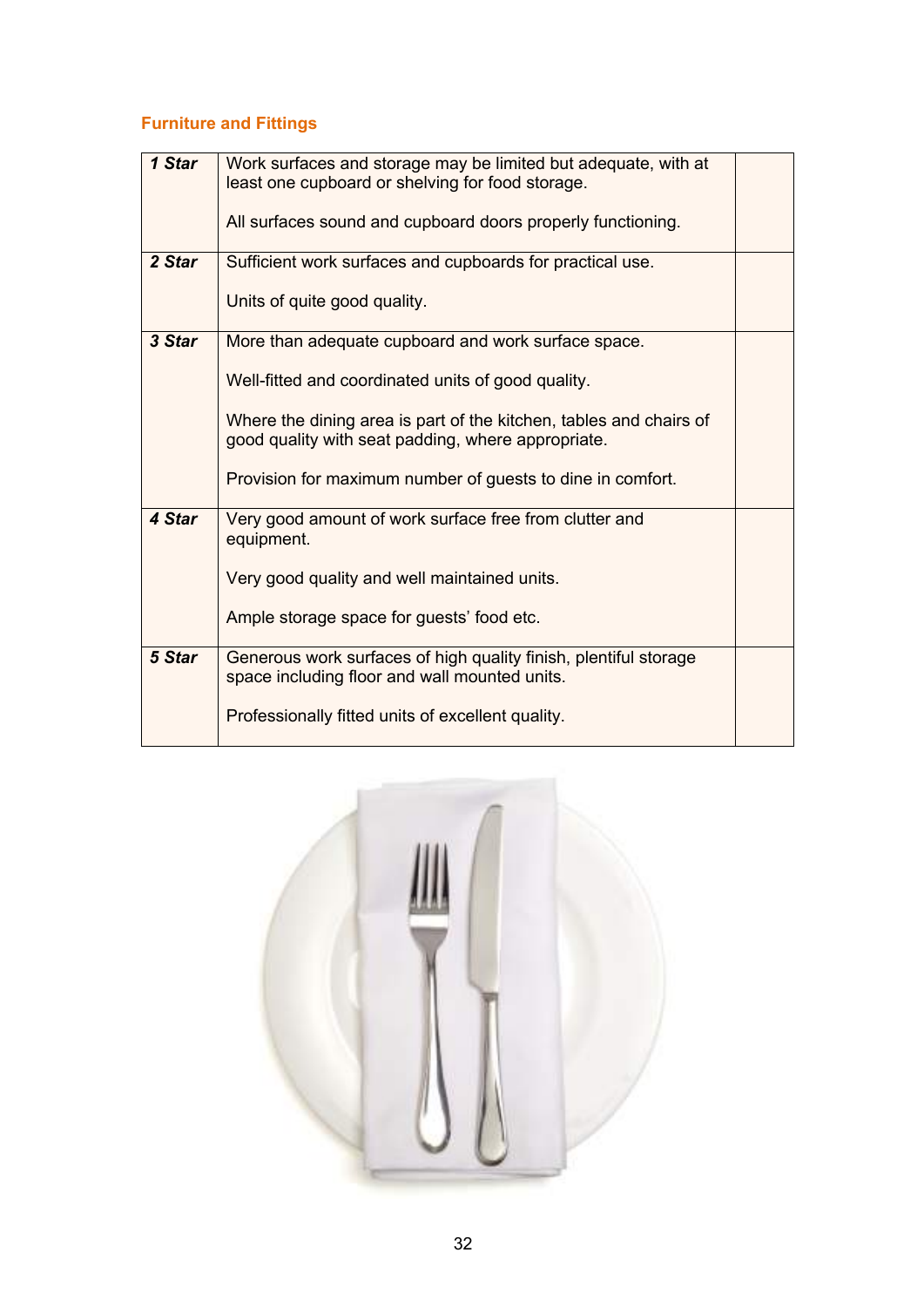### **Flooring**

### *Minimum Requirements (One Star)*

All kitchens must have suitable floor finishes or coverings. Consideration should be given to the suitability of floor coverings for housekeeping and hygiene reasons.

| 1 Star | Well-fitted flooring.                                                                                                          |  |
|--------|--------------------------------------------------------------------------------------------------------------------------------|--|
|        | Some signs of wear and tear may be evident. May not be<br>professionally fitted.                                               |  |
| 2 Star | Quite good quality flooring.                                                                                                   |  |
|        | May be carpet or solid finish, but should be free from tears, stains<br>or burns.                                              |  |
| 3 Star | Very good degree of maintenance even in heavy traffic areas.                                                                   |  |
|        | Very durable flooring.                                                                                                         |  |
|        | Tiling to have clean grouting.                                                                                                 |  |
|        | Wooden floor in good condition.                                                                                                |  |
| 4 Star | High quality flooring, but not necessarily new. May show some<br>signs of wear or more moderate quality in pristine condition. |  |
|        | Normally professionally fitted.                                                                                                |  |
| 5 Star | Flooring of highest quality in excellent condition.                                                                            |  |
|        | Easily cleaned and professionally fitted.                                                                                      |  |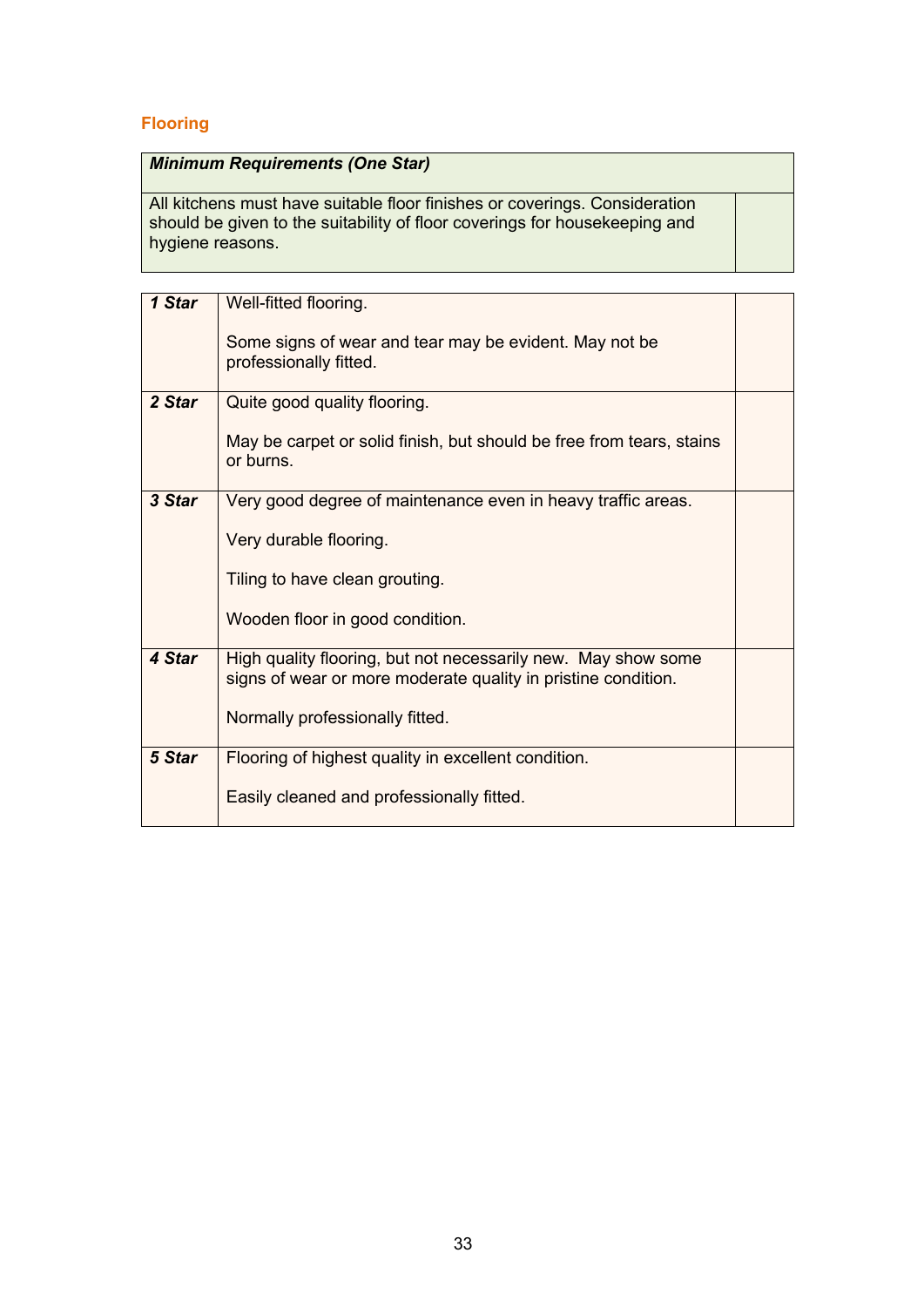#### **Heating, Ventilation and Lighting**

#### *Minimum Requirements (One Star)*

Adequate means of heating must be available at all times which will, in most cases, mean heating provided in the kitchen, if large or separate. Properties without electricity should have other means of lighting that has been clearly identified and explained to guests.

There should be an opening window or ventilation system.

Kitchens must be adequately lit and all lights must have shades or be suitably protected.

Greater wattage and range of lighting will be expected in larger rooms.

| 1 Star | Practical levels of artificial and/or natural lighting for safety.                    |  |
|--------|---------------------------------------------------------------------------------------|--|
|        | Heating may be borrowed where open plan, but nevertheless of a<br>satisfactory level. |  |
|        | Adequate ventilation perhaps only provided by opening windows.                        |  |
| 2 Star | Quite good levels of lighting.                                                        |  |
|        | Heating to offer a good level of heat and may be automatically<br>controlled.         |  |
| 3 Star | Good overall lighting. May include lighting directly over work<br>surfaces.           |  |
|        | Good ventilation may include forced extraction.                                       |  |
| 4 Star | Very good levels of lighting, especially over work surfaces.                          |  |
|        | Different types of lighting may be evident.                                           |  |
|        | Properly fitted, thermostatically controlled heating.                                 |  |
|        | Extractor fans as well as opening windows might be anticipated.                       |  |
| 5 Star | Excellent lighting to all areas.                                                      |  |
|        | All areas well lit including work surfaces and hob/cooker.                            |  |
|        | Easily controllable heating e.g. thermostatic valve fitted to<br>radiators.           |  |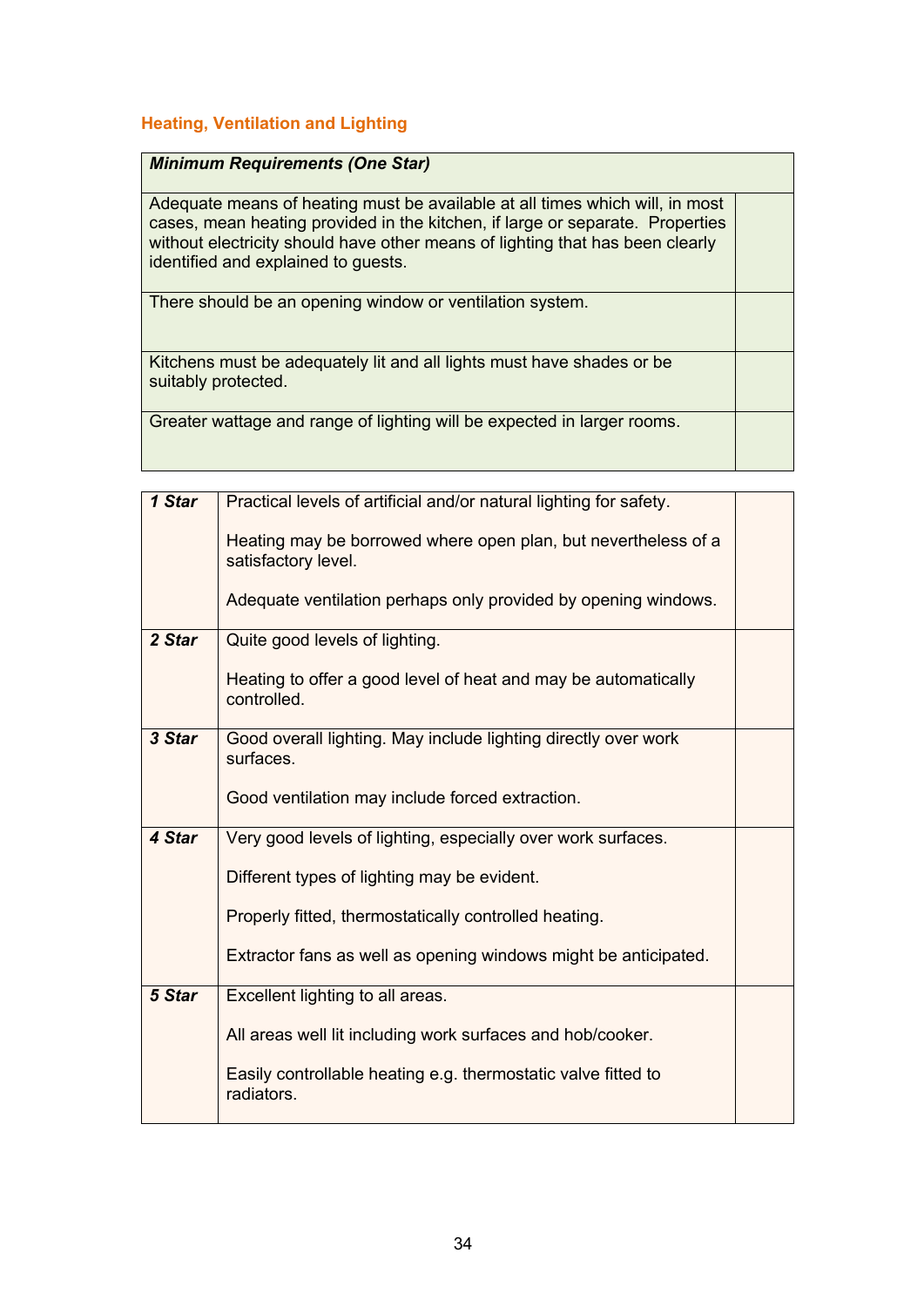#### **Kitchen Inventory**

| <b>Minimum Requirements (One Star)</b>                                         |  |
|--------------------------------------------------------------------------------|--|
| Crockery and cutlery                                                           |  |
| Glassware                                                                      |  |
| Serving dishes                                                                 |  |
| Serving spoons                                                                 |  |
| Teapot, milk jug and container for sugar                                       |  |
| Salt and pepper                                                                |  |
| Useful containers for bread, food items, etc                                   |  |
| Bread knife, carving knife and fork, and other sharp knives                    |  |
| Chopping boards, bread board                                                   |  |
| Range of kitchen utensils                                                      |  |
| Range of kitchen bowls, measuring jug, etc                                     |  |
| Roasting tin and other oven-proof trays, dishes, etc                           |  |
| Kettle and toaster                                                             |  |
| Range of saucepans                                                             |  |
| <b>Colander or sieve</b>                                                       |  |
| Corkscrew and bottle opener                                                    |  |
| Tray(s)                                                                        |  |
| Ice-making tray                                                                |  |
| Matches/lighter                                                                |  |
| Facility to dry clothes                                                        |  |
| Vacuum/broom, floor mop and bucket, dustpan and brush                          |  |
| Basic supply of cleaning materials, washing up liquid, toilet roll for each WC |  |
| Oven glove                                                                     |  |
| Supply of clean tea towels/kitchen towel                                       |  |
| Spare light bulbs                                                              |  |
| Torch                                                                          |  |
| Tablecloth or place mats (as appropriate)                                      |  |
| Washing up bowl with new sponge/disposable cloths/clean brush                  |  |
| Doormat at exterior doors                                                      |  |

| 1 Star | Minimal provision of acceptable quality.                                                                      |  |
|--------|---------------------------------------------------------------------------------------------------------------|--|
|        | Crockery may be of heavy practical quality.                                                                   |  |
|        | Cutlery may be thin, low quality and mismatched.                                                              |  |
|        | Small range of glasses. May not be matching.                                                                  |  |
|        | Acceptable quality and limited range of pans.                                                                 |  |
|        | Minimum range of mismatched utensils. Some items may be<br>lighter weight or of more basic intrinsic quality. |  |